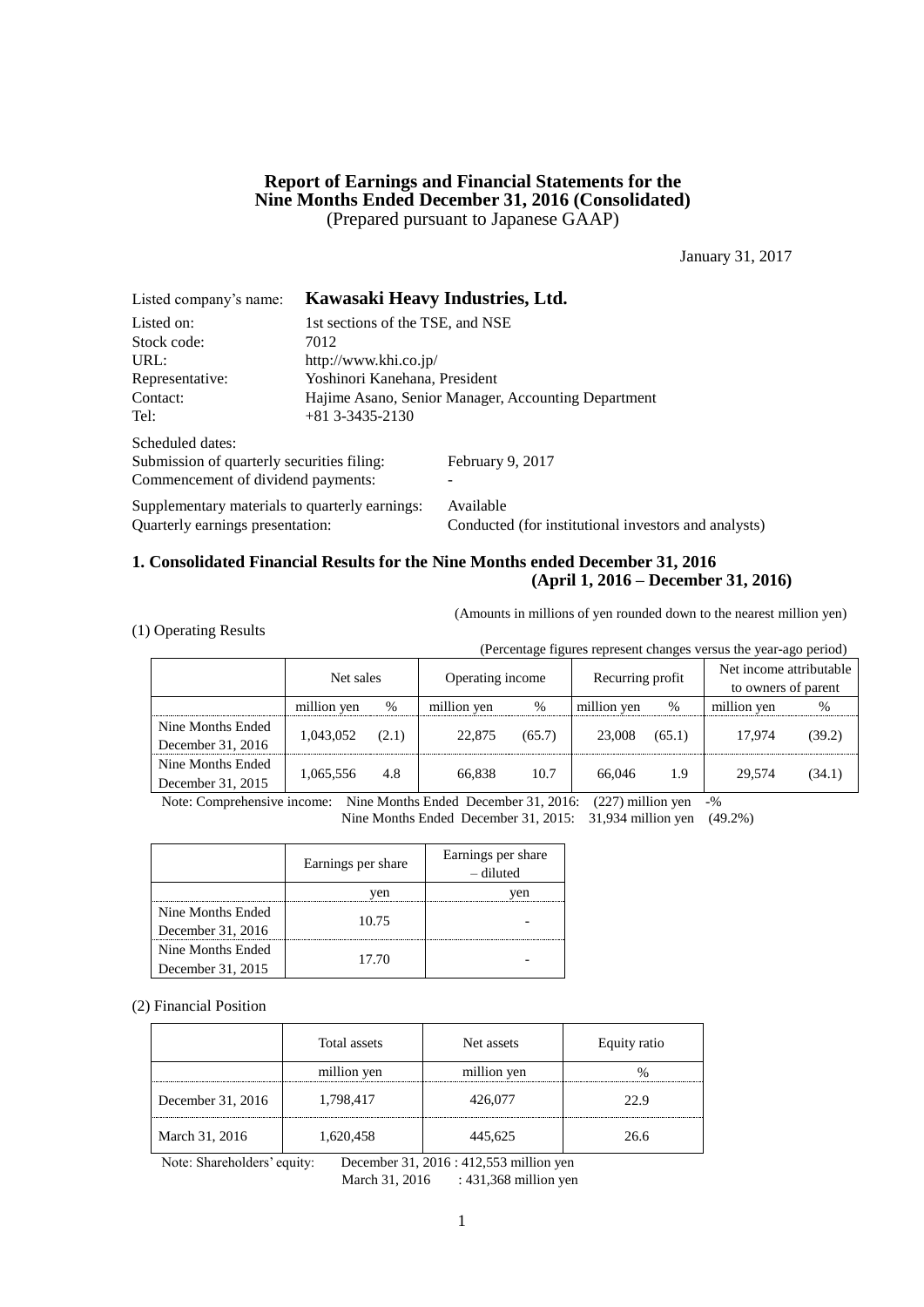# **2. Dividends**

|                     | Dividend per share |               |              |               |           |  |  |  |  |
|---------------------|--------------------|---------------|--------------|---------------|-----------|--|--|--|--|
|                     | End of first       | End of second | End of third | End of fiscal |           |  |  |  |  |
| Record date or term | quarter            | quarter       | quarter      | vear          | Full year |  |  |  |  |
|                     | yen                | yen           | yen          | yen           | yen       |  |  |  |  |
| Year ended          |                    | 5.00          |              | 7.00          | 12.00     |  |  |  |  |
| March 31, 2016      |                    |               |              |               |           |  |  |  |  |
| Year ending         |                    | 4.00          |              |               |           |  |  |  |  |
| March 31, 2017      |                    |               |              |               |           |  |  |  |  |
| Year ending March   |                    |               |              | 2.00          | 6.00      |  |  |  |  |
| 31, 2017 (forecast) |                    |               |              |               |           |  |  |  |  |

Note: Revisions to the most recently announced dividend forecast: None

# **3. Forecast of Consolidated Earnings for the Year Ending March 31, 2017**

# **(April 1, 2016 – March 31, 2017)**

| (Percentage figures represent changes versus the year-ago period) |             |       |                  |        |                  |        |                                      |        |       |
|-------------------------------------------------------------------|-------------|-------|------------------|--------|------------------|--------|--------------------------------------|--------|-------|
| Net sales                                                         |             |       | Operating income |        | Recurring profit |        | Net income attributable Earnings per |        |       |
|                                                                   |             |       |                  |        |                  |        | to owners of parent                  |        | share |
|                                                                   | million yen | %     | million yen      | $\%$   | million yen      | $\%$   | million yen                          | %      | yen   |
| Full year                                                         | 1,520,000   | (1.3) | 40,000           | (58.3) | 33,000           | (64.6) | 21,000                               | (54.3) | 12.57 |

Note: Revisions to the most recently announced earnings forecast: Yes

## **Notes**

- 1) Changes affecting the status of material subsidiaries (scope of consolidation): None
- 2) Accounting procedures specific to preparation of quarterly consolidated financial statements: Yes

\*For further details, see "2. Summary Information (Notes) (2)Accounting procedures specific to preparation of quarterly consolidated financial statements" on page 10 in the Accompanying Materials.

3) Changes in accounting policies, changes in accounting estimates, and correction of errors

- (1) Changes in accounting policies in accord with revisions to accounting standards: None
- (2) Changes in accounting policies other than (1): None
- (3) Changes in accounting estimates: None
- (4) Correction of errors: None

4) Number of shares issued and outstanding (common stock)

(1) Number of shares issued as of period-end (including treasury stock)

| December 31, 2016: | 1,670,805,320 shares |
|--------------------|----------------------|
| March 31, 2016:    | 1,670,805,320 shares |

- (2) Number of shares held in treasury as of period-end December 31, 2016: 253,615 shares March 31, 2016: 228,992 shares
- (3) Average number of shares during respective periods Nine months ended December 31, 2016: 1,670,565,323 shares Nine months ended December 31, 2015: 1,670,596,710 shares

# **Quarterly review status**

This report is exempt from the quarterly review of accounts conducted in accord with Japan's Financial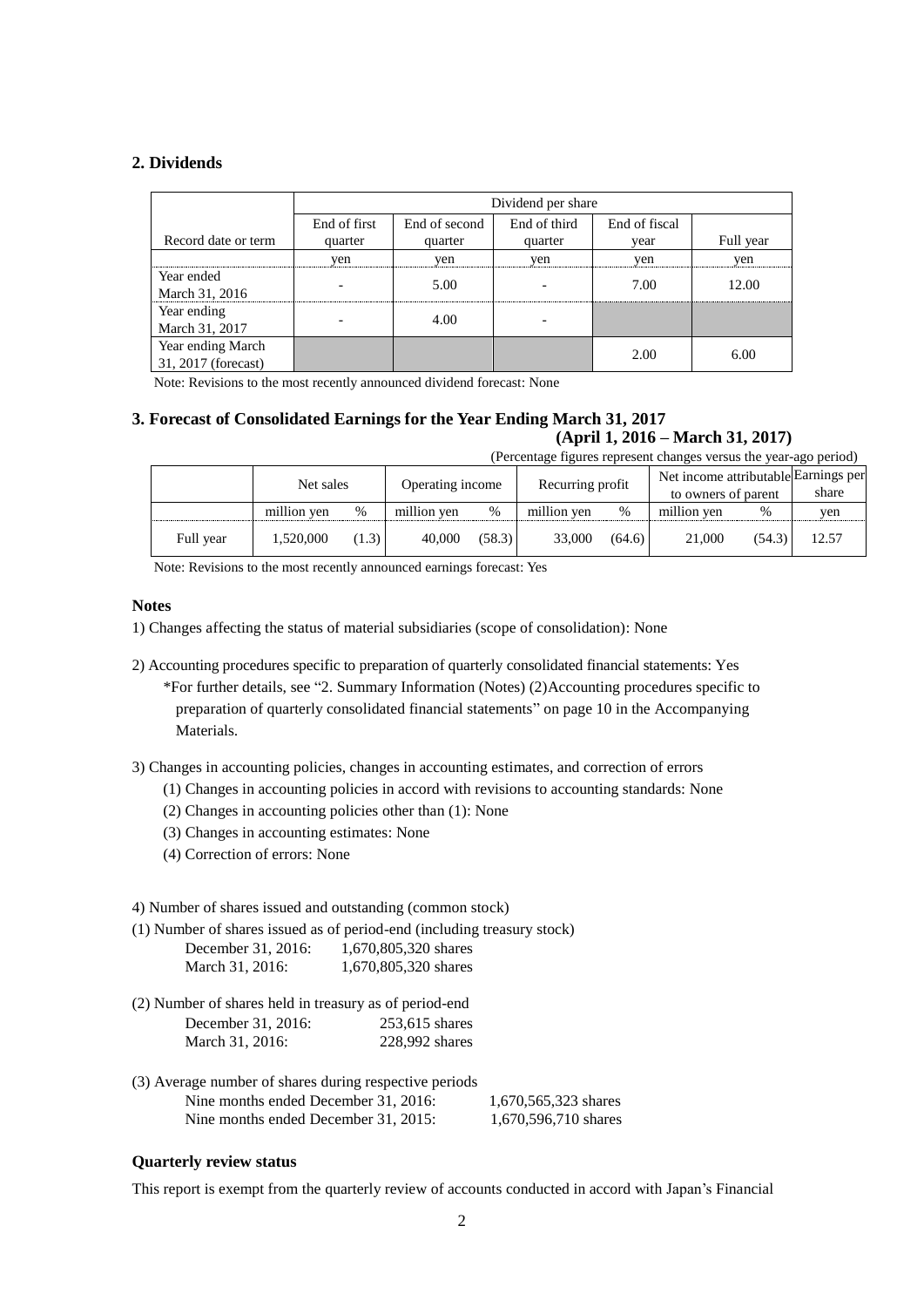Instruments and Exchange Act. As of this report's publication, the quarterly review of the quarterly financial results had not been completed.

# **Appropriate Use of Financial Forecasts and Other Important Matters**

#### *Forward-Looking Statements*

These materials contain various forward-looking statements and other forecasts regarding performance and other matters. Such statements are based on information available at the time of preparation, and do not mean that the Company promises to achieve these figures. Actual results may differ from those expressed or implied by forward-looking statements due to a range of factors. For assumptions underlying earnings forecasts and other information regarding the use of such forecasts, refer to "1. Qualitative Information and Financial Statements (3) Consolidated earnings outlook" on page 8 in the Accompanying Materials.

# *How to Obtain Supplementary Briefing Material on Quarterly Financial Results and Details of the Quarterly Financial Results Briefing*

The Company plans to conduct a briefing on conference call for institutional investors and analysts on Tuesday January 31, 2017, and to post the briefing material on quarterly financial results to be used for the briefing on TDnet and the Company's website simultaneously with the announcement of financial results.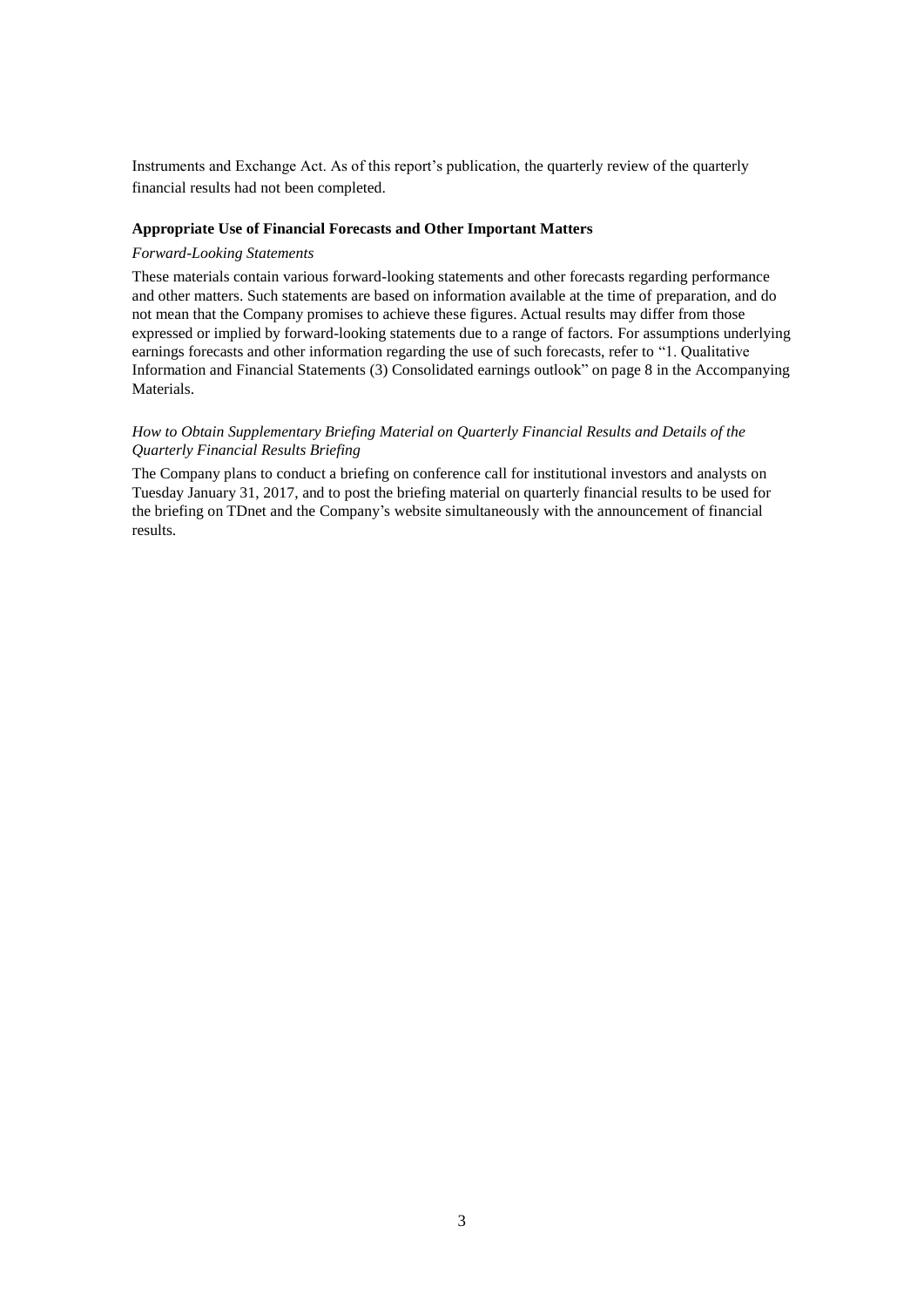# **Accompanying Materials – Contents**

| 1. Qualitative Information and Financial Statements                                              | 5       |
|--------------------------------------------------------------------------------------------------|---------|
| (1) Consolidated operating results                                                               | 5       |
| (2) Consolidated financial position                                                              | 8       |
| (3) Consolidated earnings outlook                                                                | $\,8\,$ |
| 2. Summary Information (Notes)                                                                   | 10      |
| (1) Changes affecting the status of material subsidiaries (scope of consolidation)               | 10      |
| (2) Accounting procedures specific to preparation of quarterly consolidated financial statements | 10      |
| (3) Changes in accounting policies, changes in accounting estimates, and correction of errors    | 10      |
| (4) Additional information                                                                       | 10      |
| 3. Consolidated Financial Statements                                                             | 11      |
| (1) Consolidated balance sheets                                                                  | 11      |
| (2) Consolidated statements of income and comprehensive income                                   | 13      |
| (Consolidated statements of income for the nine months ended December 31, 2016)                  | 13      |
| (Consolidated statements of comprehensive income for the nine months ended December 31,          | 14      |
| 2016)                                                                                            |         |
| (3) Notes on financial statements                                                                | 15      |
| (Notes on the going-concern assumption)                                                          | 15      |
| (Notes on significant changes in the amount of shareholders' equity)                             | 15      |
| (Related to Consolidated Statements of Income)                                                   | 15      |
| (Segment information and others)                                                                 | 17      |
| 4. Supplementary Information                                                                     | 19      |
| (1) Consolidated cash flow statements (condensed)                                                | 19      |
| (2) Orders and sales (consolidated)                                                              | 19      |
| (3) Net sales by geographic area (consolidated)                                                  | 21      |
| (4) Supplementary information on earnings forecasts for the fiscal year ending March 31, 2017    | 22      |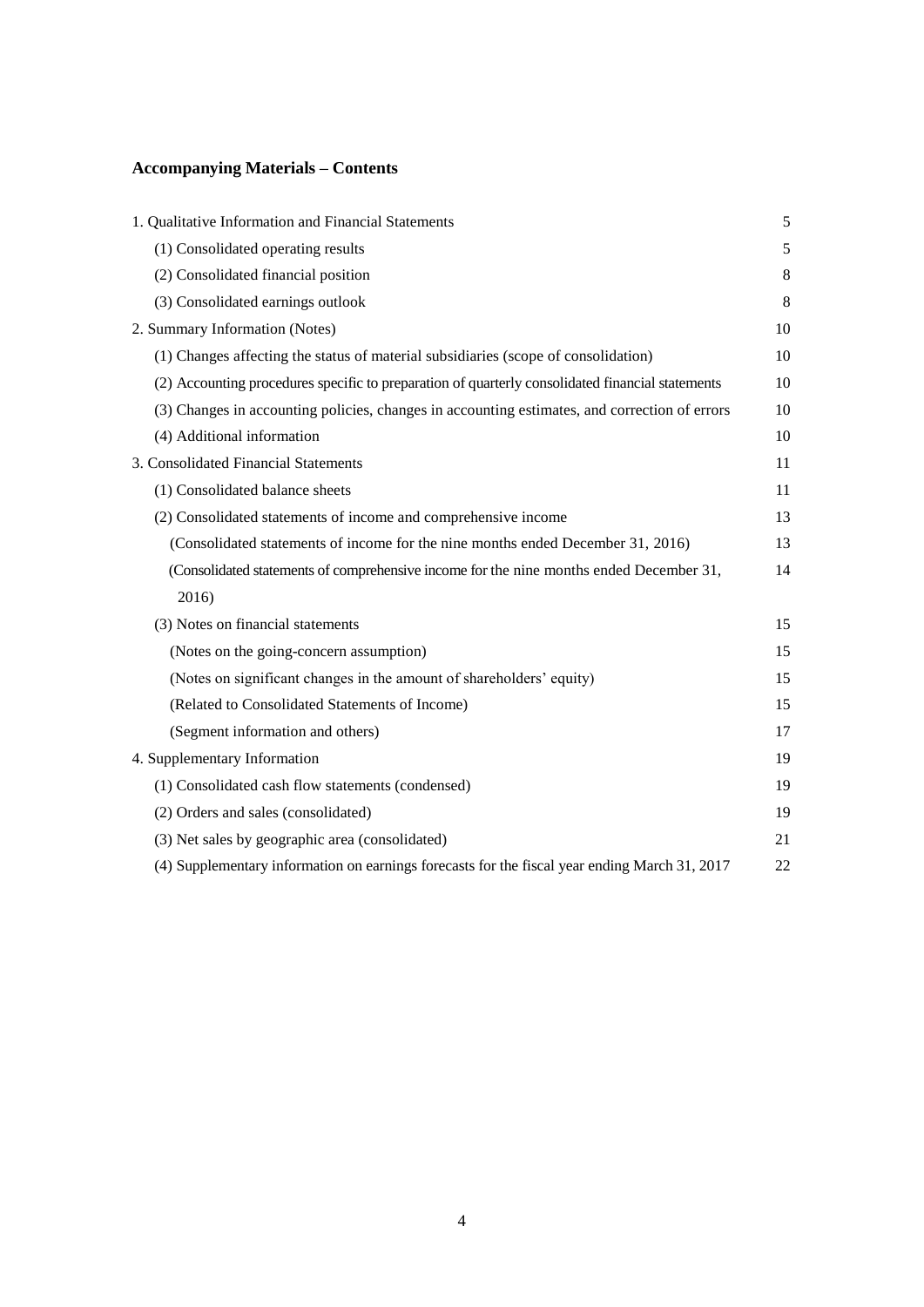#### **1. Qualitative Information and Financial Statements**

## **(1) Consolidated operating results**

In the first nine months of the fiscal year ending March 31, 2017, the global economy continues to grow modestly in real terms, with growth centered on the U.S., where the economy remains strong. On the other hand, the global economy is relatively lacking in vigor due to languishing crude oil prices, and the economic slowdown in emerging countries and resource-rich countries, especially China. In addition, future prospects for the real economy have become increasingly uncertain in conjunction with the international market turmoil caused by Brexit as well as concerns about the expansion of protectionist policies, and other factors. Going forward, these risks with the potential to drag down the global economy must continue to be watched.

The Japanese economy remains at a standstill due to the deterioration in the external demand environment, lackluster personal consumption, and other factors. Going forward, the economy is expected to grow modestly overall due to steady improvement in the income and employment environments, but there is a possibility that economic policies enacted by countries around the world, especially the U.S., along with other factors, could result in both rapid and significant fluctuations in foreign exchange rates. As a result, foreign exchange rates must continue to be watched carefully.

 Amid such an operating environment, the Group's orders received in the first nine months of the fiscal year ending March 31, 2017, declined versus the same period of the previous fiscal year, mainly in the Ship & Offshore Structure and Plant & Infrastructure segments. Net sales during the period were on par with the same period of the previous fiscal year overall, as the increase in sales in the Plant & Infrastructure segment was offset by the assignment of the construction machinery business during the same period of the previous fiscal year, along with other factors. There was a decline in operating income, recurring profit, and net income attributable to owners of parent due to a deterioration in the Ship & Offshore Structure segment and a decline in profits in the Aerospace segment and other segments.

As a result, the Group's consolidated orders received declined ¥190.0 billion versus the same period of the previous fiscal year to ¥885.3 billion, consolidated sales were on par with the same period of the previous fiscal year at ¥1,043.0 billion, operating income declined ¥43.9 billion year on year to ¥22.8 billion, recurring profit dropped ¥43.0 billion to ¥23.0 billion, while net income attributable to owners of parent declined ¥11.6 billion to ¥17.9 billion.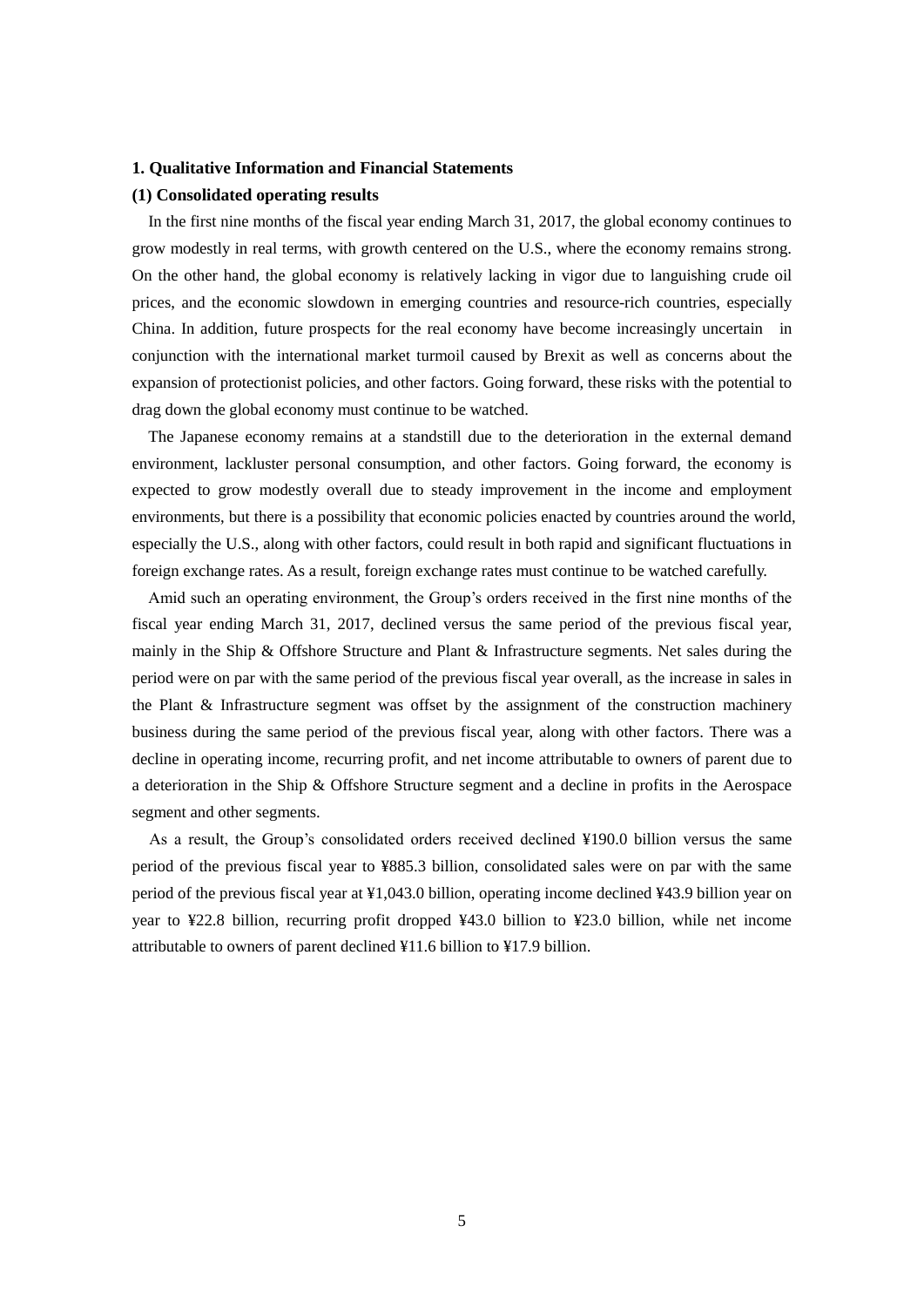Consolidated operating performance for the nine months ended December 31, 2016, is summarized by segment below.

# **Segment Information**

Segment net sales, operating income, and orders received (billion yen)

|                      | Nine months ended December 31 |           |         |           |                          |           |                   | Orders received |         |  |
|----------------------|-------------------------------|-----------|---------|-----------|--------------------------|-----------|-------------------|-----------------|---------|--|
|                      | 2015(A)                       |           | 2016(B) |           | Change $(B - A)$         |           | Nine months ended |                 |         |  |
|                      |                               |           |         |           |                          |           |                   | December 31     |         |  |
|                      | Net                           | Operating | Net     | Operating | Net                      | Operating | 2015              | 2016            | Change  |  |
|                      | <b>Sales</b>                  | income    | sales   | income    | sales                    | income    | (A)               | (B)             | $(B-A)$ |  |
| Ship & Offshore      |                               |           |         |           |                          |           |                   |                 |         |  |
| Structure            | 72.9                          | (2.5)     | 74.9    | (13.8)    | 1.9                      | (11.2)    | 92.7              | 28.7            | (63.9)  |  |
| <b>Rolling Stock</b> | 104.5                         | 7.7       | 94.9    | 1.6       | (9.6)                    | (6.1)     | 87.4              | 84.7            | (2.7)   |  |
| Aerospace            | 250.5                         | 35.6      | 238.1   | 22.7      | (12.4)                   | (12.9)    | 184.9             | 148.8           | (36.1)  |  |
| Gas Turbine &        |                               |           |         |           |                          |           |                   |                 |         |  |
| Machinery            | 159.1                         | 11.1      | 165.2   | 5.9       | 6.1                      | (5.2)     | 212.7             | 192.3           | (20.3)  |  |
| Plant &              |                               |           |         |           |                          |           |                   |                 |         |  |
| Infrastructure       | 83.2                          | 3.6       | 114.2   | 2.3       | 31.0                     | (1.2)     | 100.2             | 60.4            | (39.8)  |  |
| Motorcycle &         |                               |           |         |           |                          |           |                   |                 |         |  |
| Engine               | 218.8                         | 4.3       | 198.7   | (2.0)     | (20.1)                   | (6.4)     | 218.8             | 198.7           | (20.1)  |  |
| Precision            |                               |           |         |           |                          |           |                   |                 |         |  |
| Machinery            | 94.0                          | 5.3       | 103.5   | 6.8       | 9.5                      | 1.4       | 95.0              | 115.7           | 20.7    |  |
| Other                | 82.0                          | 2.1       | 53.2    | 2.3       | (28.8)                   | 0.1       | 83.2              | 55.7            | (27.5)  |  |
| Adjustments          | $\overline{\phantom{a}}$      | (0.6)     |         | (3.1)     | $\overline{\phantom{a}}$ | (2.4)     | $\qquad \qquad -$ |                 |         |  |
| Total                | 1,065.5                       | 66.8      | 1,043.0 | 22.8      | (22.5)                   | (43.9)    | 1,075.3           | 885.3           | (190.0) |  |

Notes: 1. Net sales include only sales to external customers.

2. The Motorcycle & Engine segment's orders received are equal to its net sales as production is based mainly on estimated demand.

## **Ship & Offshore Structure**

 Consolidated orders received fell ¥63.9 billion year on year to ¥28.7 billion, due to the downturn in demand for newly-built ships.

Consolidated net sales were ¥74.9 billion, on par with the same period of the previous fiscal year.

 Consolidated operating income declined ¥11.2 billion year on year to an operating loss of ¥13.8 billion, attributable to an increase in amount of allowance for doubtful accounts on trade receivables from the joint venture in Brazil, an increase in provision for losses on construction contracts resulting from the appreciation of the yen, an increase in costs, and other factors.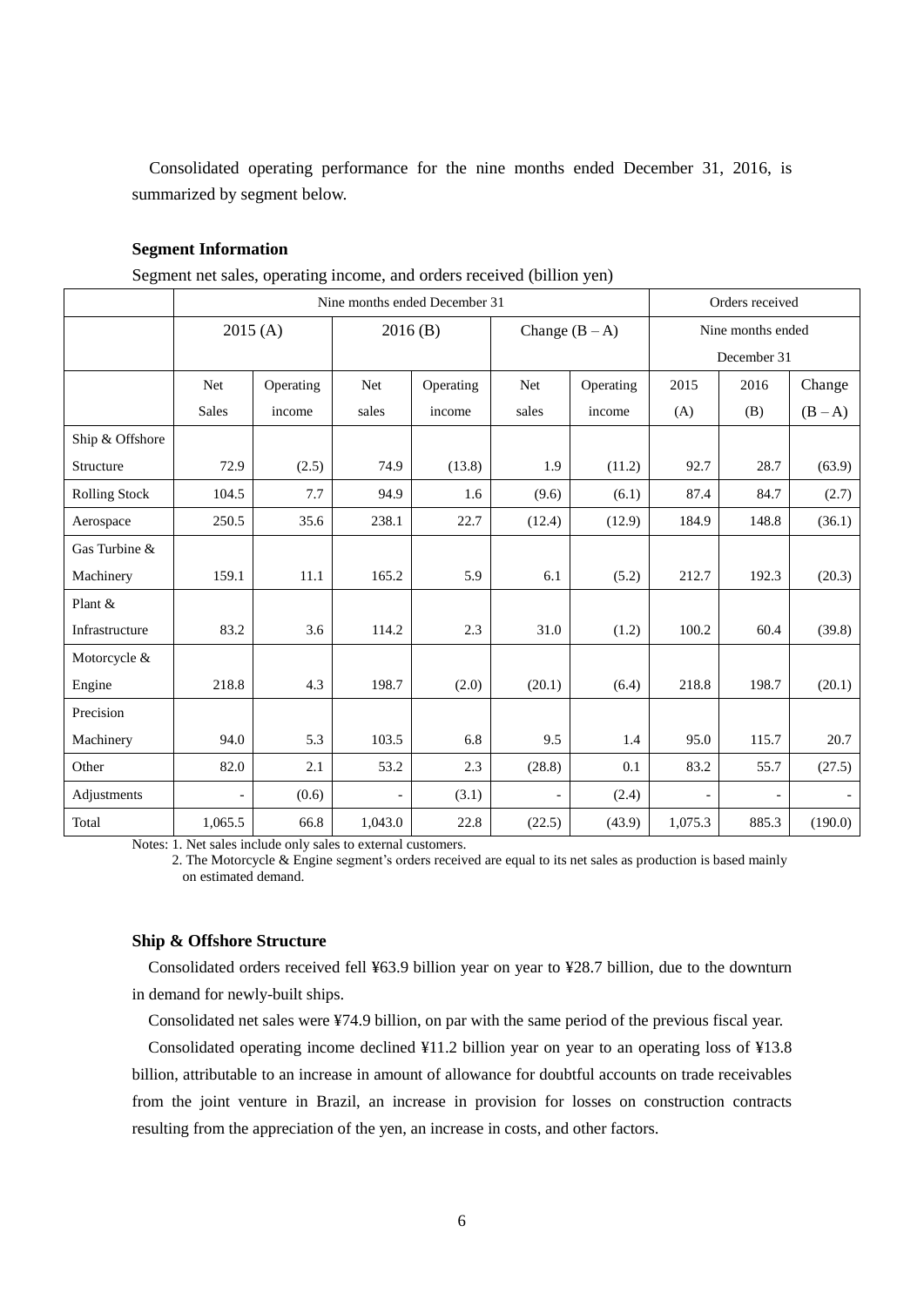## **Rolling Stock**

Consolidated orders received were on par with the same period of the previous fiscal year at ¥84.7 billion, as despite the decline for overseas markets, orders for linear-motor subway cars were received from the Tokyo Metropolitan Bureau of Transportation, along with other factors.

Consolidated net sales declined ¥9.6 billion year on year to ¥94.9 billion, due to a decline in sales to Asia including Taiwan and Singapore, and other factors.

Consolidated operating income declined ¥6.1 billion year on year to ¥1.6 billion, due to the drop in sales, the decline in highly-profitable projects, an increase in costs, and other factors.

#### **Aerospace**

Consolidated orders received fell ¥36.1 billion year on year to ¥148.8 billion, due to the impact of the yen's appreciation, the decline in component parts for commercial aircraft, and other factors.

Consolidated net sales declined ¥12.4 billion year on year to ¥238.1 billion, due to the effect of the appreciation of the yen and other factors, despite the increase in sales to the Ministry of Defense.

 Consolidated operating income decreased ¥12.9 billion year on year to ¥22.7 billion, due to the decline in profitability of component parts for commercial aircraft, and other factors.

## **Gas Turbine & Machinery**

Consolidated orders received fell ¥20.3 billion year on year to ¥192.3 billion, due to the fact that concentrated orders were won for a commercial aircraft jet engine component part project we participated in during the same period of the previous year.

Consolidated net sales remained on par with the same period of the previous fiscal year at ¥165.2 billion, due to the increase in sales of commercial aircraft jet engine component parts, an increase in work on gas engine power generation systems, and other factors, despite the impact of the yen's appreciation.

 Consolidated operating income fell ¥5.2 billion year over year to ¥5.9 billion, as a result of an increase in depreciation of development costs for a new project related to commercial aircraft jet engine component parts, and other factors.

# **Plant & Infrastructure**

Consolidated orders received declined ¥39.8 billion year on year to ¥60.4 billion, as large orders, including municipal refuse incineration plants for the domestic market, were received in the same period of the previous fiscal year.

Consolidated net sales increased ¥31.0 billion year on year to ¥114.2 billion, due to an increase in construction work volume on a chemical plant for an overseas market.

Consolidated operating income decreased ¥1.2 billion year on year to ¥2.3 billion, due to the decline in profitability from increase of costs, despite of revenue growth.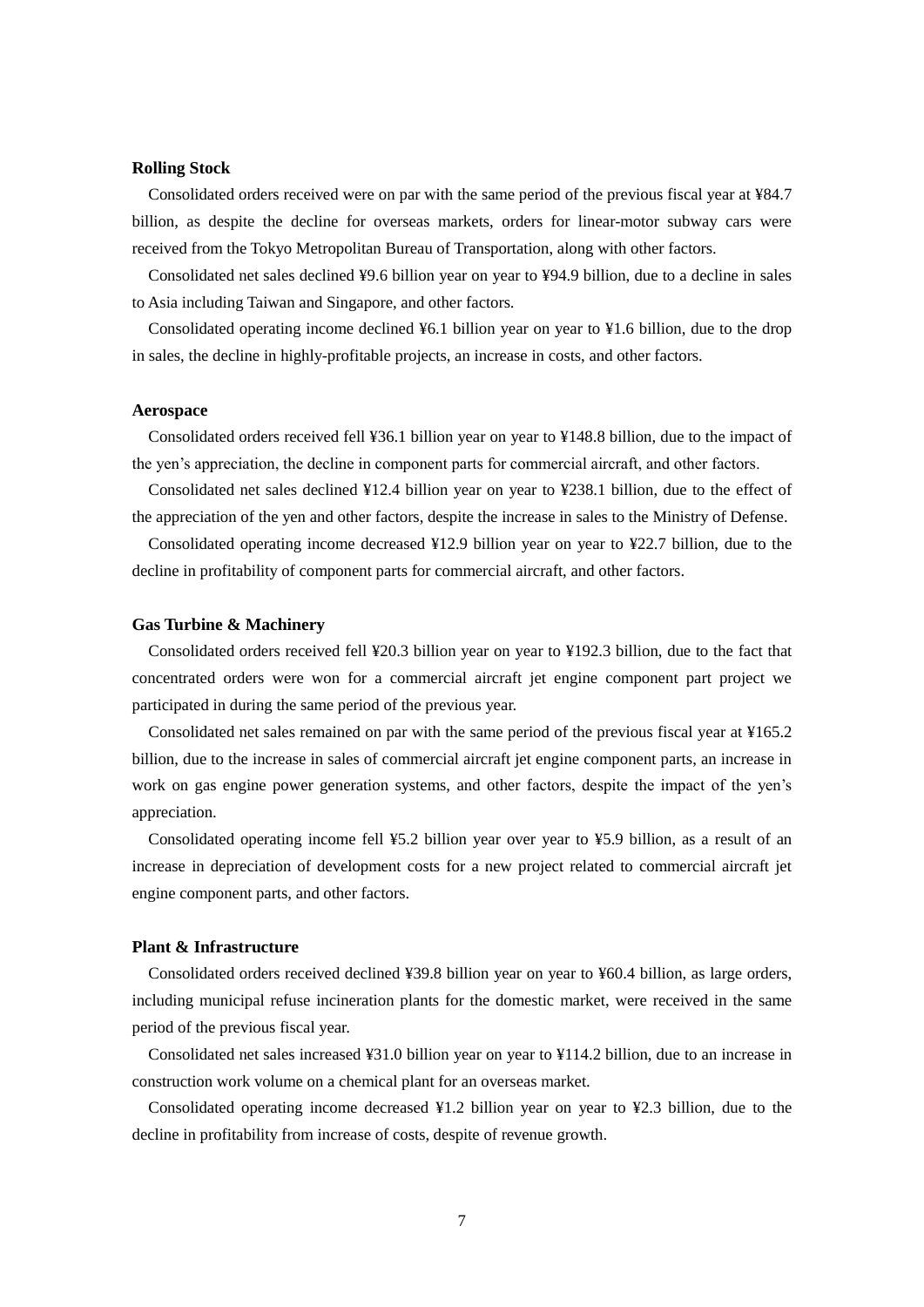# **Motorcycle & Engine**

Consolidated net sales declined ¥20.1 billion year on year to ¥198.7 billion, due to the impact of the yen's appreciation, the decline in general-purpose gasoline engines and motorcycles to emerging countries, and other factors, despite the increase in sales of motorcycles and automobiles for developed countries.

 Consolidated operating income decreased ¥6.4 billion year on year to ¥2.0 billion operating loss, due to the drop in profit resulting from the decline in sales.

#### **Precision Machinery**

Consolidated orders received increased ¥20.7 billion year on year to ¥115.7 billion, due to the increase in hydraulic components for construction machinery and various industrial robots, along with other factors.

Consolidated net sales increased ¥9.5 billion year on year to ¥103.5 billion, due to the increase in hydraulic components for construction machinery and various industrial robots, along with other factors.

Consolidated operating income increased ¥1.4 billion year on year to ¥6.8 billion, due to the increase in sales.

## **Other Operations**

Consolidated net sales fell ¥28.8 billion year on year to ¥53.2 billion, due to the assignment of the construction machinery business in the same period of the previous fiscal year.

Consolidated operating income was ¥2.3 billion yen on par with the same period of the previous year.

## **(2) Consolidated financial position**

 At December 31, 2016, consolidated assets totaled ¥1,798.4 billion, an increase of ¥177.9 billion from March 31, 2016. This was attributable to the increase in trade receivables in conjunction with the posting of sales, the increase in inventories stemming from progress toward completion of construction jobs, as well as capital expenditure that added to property, plant and equipment, along with other factors. Liabilities totaled ¥1,372.3 billion, a ¥197.5 billion increase versus March 31, 2016, due to the increase in short-term debt and other interest-bearing debt, along with other factors. Interest-bearing debt increased ¥224.9 billion versus March 31, 2016, to ¥623.4 billion. Net assets fell ¥19.5 billion from March 31, 2016, to ¥426.0 billion, due to a decline in foreign currency translation adjustment and other factors.

#### **(3) Consolidated earnings outlook**

 The business environment surrounding the Group has become increasingly uncertain, as despite the fact that the U.S. has maintained its firm economic recovery, there is growing uncertainty about protectionist trade and foreign policy under the new U.S. president as well as other factors including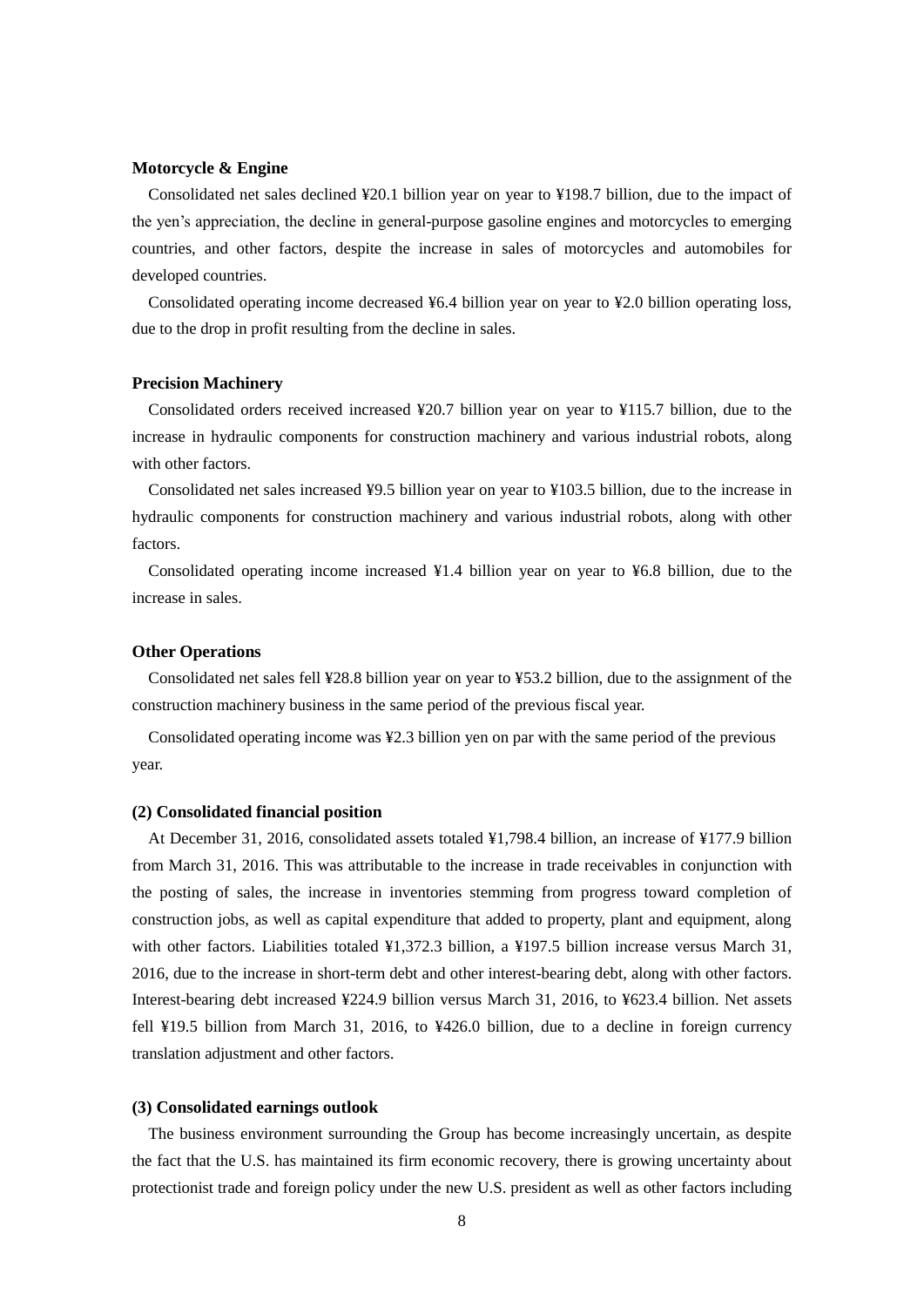economic slowdowns in emerging countries and crude oil price movements. Given this kind of environment, the Company has decided to spend more time analyzing the future outlook.

 Amid this business environment, the Company has upwardly revised its consolidated net sales forecast for the fiscal year ending March 31, 2017, by ¥10.0 billion yen (from the previous forecast announced on October 28, 2016) to ¥1,520.0 billion. This revision is due to an expectation for increases in sales primarily in the Plant & Infrastructure and Precision Machinery segments.

The consolidated operating income forecast has been upwardly revised by ¥6.0 billion to ¥40.0 billion, due to the expected improvement resulting from the revision of the assumed foreign exchange rate, despite the expectation for some deterioration in the Ship & Offshore Structure segment's profits due to a revision in costs related to the offshore work vessel destined for Norway, some deterioration in the Plant & Infrastructure segment's profits due to progress on a large project and cost revisions, as well as other factors. Likewise, the forecast for recurring profit has been raised to ¥33.0 billion, while the forecast for net income attributable to owners of parent has been increased to ¥21.0 billion.

The forecast for consolidated orders received has been revised downward by ¥70.0 billion from the previously announced forecast to  $\frac{1}{2}1,320.0$  billion, due to sluggish demand for newly-built ships in the Ship & Offshore Structure segment, revisions to certain projects in the Plant & Infrastructure segment, and other factors. In addition, the Company is now forecasting ROIC of 4.7% and ROE of 4.9%.

 The Company's earnings forecasts assume exchange rates of ¥110 to the US dollar and ¥120 to the euro.

#### *Note regarding consolidated earnings outlook*

The above earnings outlook is based on information available at the time of preparation, and includes risks and uncertainties. We therefore discourage making investment decisions depending solely on this outlook. Actual earnings may differ materially from this outlook, due to a variety of important factors stemming from changes the external environment and/or the Company's internal environment. Important factors that impact actual operating performance include, but are not limited to, the economic situation surrounding the Company's scope of business, foreign exchange rates, in particular the yen/dollar exchange rate, tax codes and other regulatory system-related issues.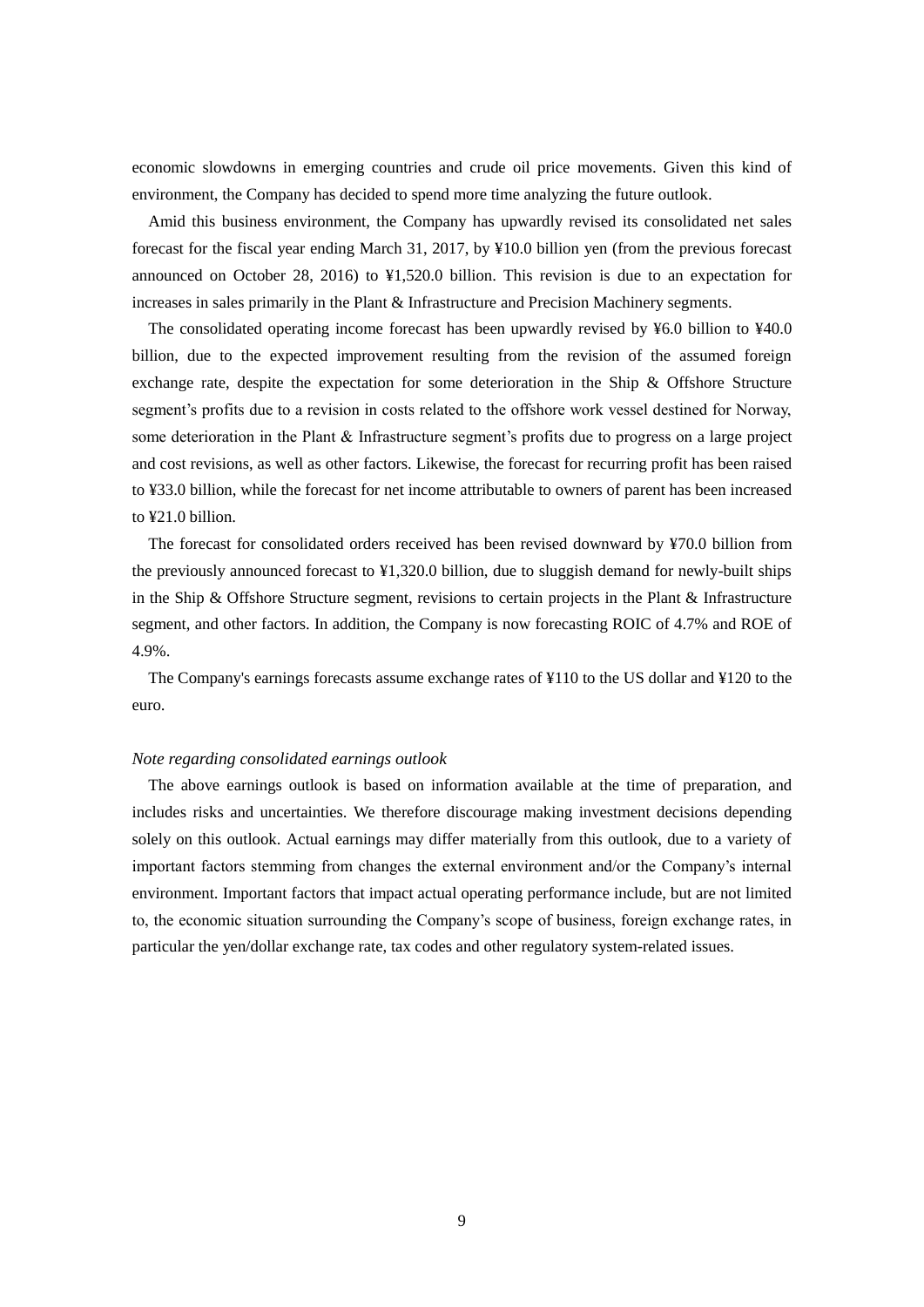## **2. Summary Information (Notes)**

# **(1) Changes affecting the status of material subsidiaries (scope of consolidation)**

Not applicable.

# **(2) Accounting procedures specific to preparation of quarterly consolidated financial statements**

(Calculation of tax expense)

 The Company calculates tax expense by rationally estimating its effective tax rate after application of deferred-tax accounting to pretax net income for the fiscal year, which includes the second quarter under review, and multiplying quarterly pretax net income by said estimated effective tax rate. If unable to use the estimated effective tax rate, the Company calculates tax expense by multiplying the statutory effective tax rate by quarterly pretax net income adjusted to reflect material differences other than temporary differences.

Income taxes are reported inclusive of income tax adjustments.

## **(3) Changes in accounting policies, changes in accounting estimates, and correction of errors**

Not applicable.

# **(4) Additional information**

(Application of the Implementation Guidance on Recoverability of Deferred Tax Assets)

The Implementation Guidance on Recoverability of Deferred Tax Assets (ASBJ Guidance No. 26, March 28, 2016) has been applied starting with the first quarter ended December 31, 2016.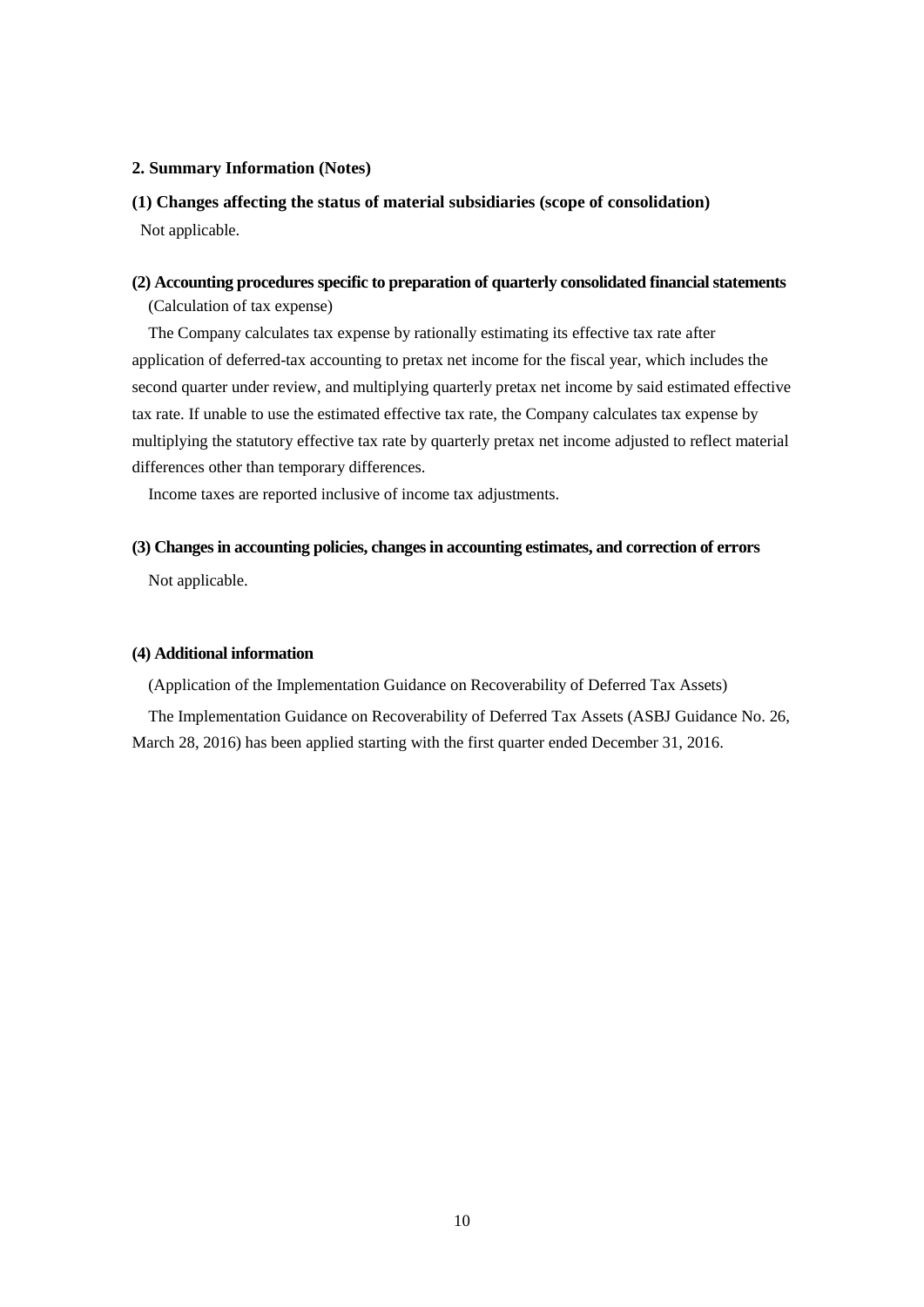# **3. Consolidated Financial Statements**

# **(1) Consolidated balance sheets**

|                                                | Million yen    |                   |  |  |
|------------------------------------------------|----------------|-------------------|--|--|
|                                                | As of          | As of             |  |  |
|                                                | March 31, 2016 | December 31, 2016 |  |  |
| <b>Assets</b>                                  |                |                   |  |  |
| Current assets                                 |                |                   |  |  |
| Cash on hand and in banks                      | 42,157         | 53,451            |  |  |
| Trade receivables                              | 381,339        | 496,756           |  |  |
| Merchandise and finished products              | 57,092         | 68,399            |  |  |
| Work in process                                | 324,915        | 360,858           |  |  |
| Raw materials and supplies                     | 110,956        | 109,966           |  |  |
| Other                                          | 104,019        | 109,273           |  |  |
| Allowance for doubtful receivables             | (2,578)        | (2,527)           |  |  |
| Total current assets                           | 1,017,903      | 1,196,179         |  |  |
| Fixed assets                                   |                |                   |  |  |
| Net property, plant and equipment              | 436,557        | 450,686           |  |  |
| Intangible assets                              | 15,475         | 14,649            |  |  |
| Investments and other assets                   |                |                   |  |  |
| Other                                          | 160,423        | 152,199           |  |  |
| Allowance for doubtful receivables             | (9,902)        | (15,297)          |  |  |
| Total investments and other assets             | 150,521        | 136,902           |  |  |
| Total fixed assets                             | 602,554        | 602,238           |  |  |
| <b>Total assets</b>                            | 1,620,458      | 1,798,417         |  |  |
|                                                |                |                   |  |  |
| <b>Liabilities</b>                             |                |                   |  |  |
| <b>Current liabilities</b>                     |                |                   |  |  |
| Trade payables                                 | 233,979        | 217,166           |  |  |
| Electronically recorded obligations-operating  | 87,798         | 99,141            |  |  |
| Short-term debt                                | 105,891        | 165,419           |  |  |
| Income taxes payable                           | 10,889         | 6,107             |  |  |
| Accrued bonuses                                | 25,138         | 9,812             |  |  |
| Provision for product warranties               | 12,642         | 10,705            |  |  |
| Provision for losses on construction contracts | 7,926          | 12,879            |  |  |
| Advances from customers                        | 170,454        | 162,605           |  |  |
| Other                                          | 112,990        | 267,954           |  |  |
| Total current liabilities                      | 767,711        | 951,792           |  |  |
| Long-term liabilities                          |                |                   |  |  |
| Bonds payable                                  | 120,000        | 130,000           |  |  |
| Long-term debt                                 | 160,809        | 166,213           |  |  |
| Provision for environmental measures           | 1,693          | 1,169             |  |  |
| Net defined benefit liability                  | 90,789         | 89,826            |  |  |
| Other                                          | 33,828         | 33,338            |  |  |
| Total long-term liabilities                    | 407,120        | 420,548           |  |  |
| <b>Total liabilities</b>                       | 1,174,832      | 1,372,340         |  |  |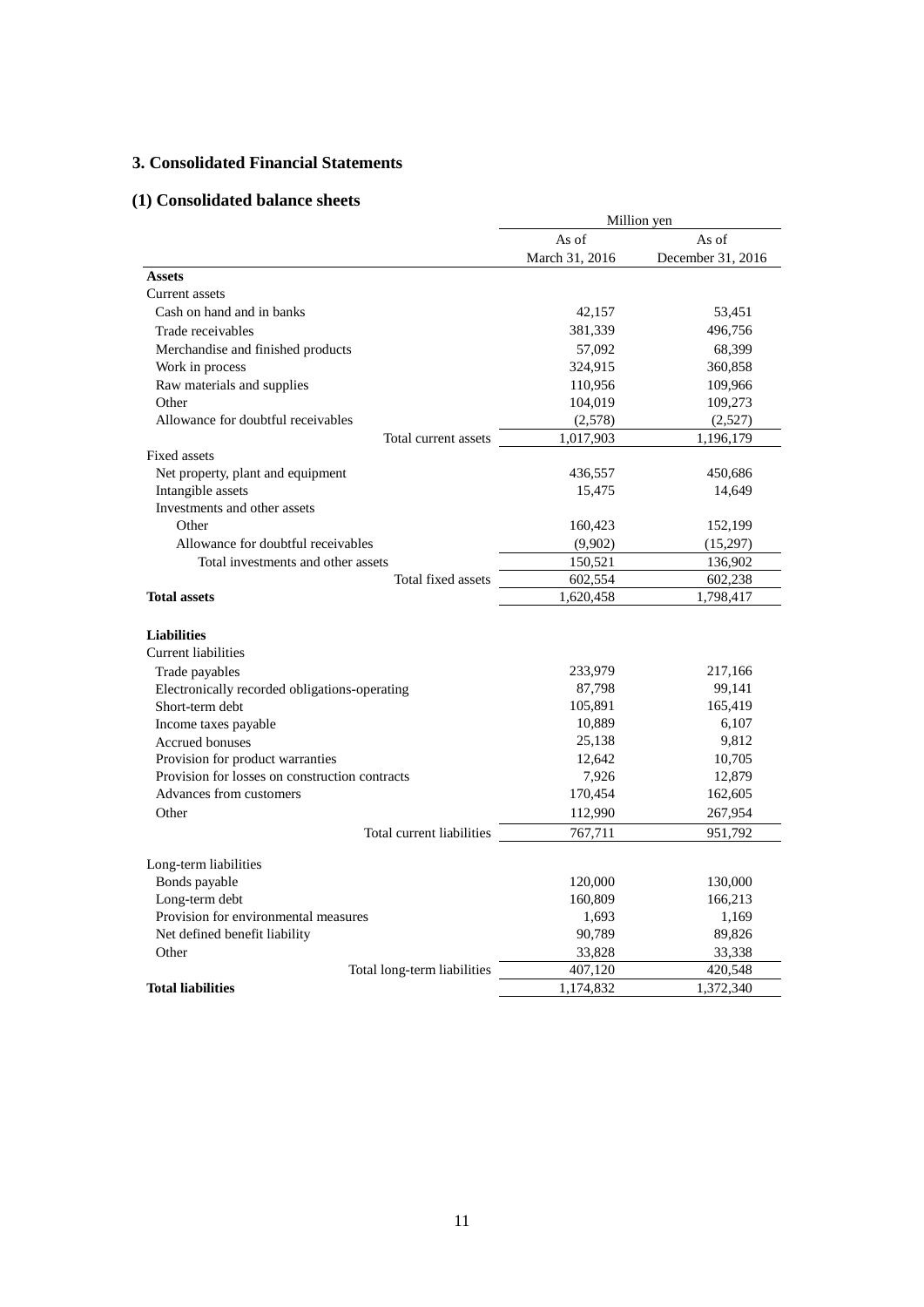| <b>Net assets</b>                            |           |           |
|----------------------------------------------|-----------|-----------|
| Shareholders' equity                         |           |           |
| Common stock                                 | 104.484   | 104.484   |
| Capital surplus                              | 54,394    | 54,393    |
| Retained earnings                            | 279,627   | 279,217   |
| Treasury stock                               | (86)      | (94)      |
| Total shareholders' equity                   | 438.419   | 438,001   |
| Accumulated other comprehensive income       |           |           |
| Net unrealized gains (losses) on securities  | 2,705     | 3,132     |
| Deferred gains (losses) on hedges            | 692       | (4,940)   |
| Foreign currency translation adjustment      | 8.990     | (7,197)   |
| Remeasurements of defined benefit plans      | (19, 439) | (16, 443) |
| Total accumulated other comprehensive income | (7,051)   | (25, 448) |
| Non-controlling interests                    | 14,257    | 13,523    |
| <b>Total net assets</b>                      | 445,625   | 426,077   |
| Total liabilities and net assets             | 1,620,458 | 1,798,417 |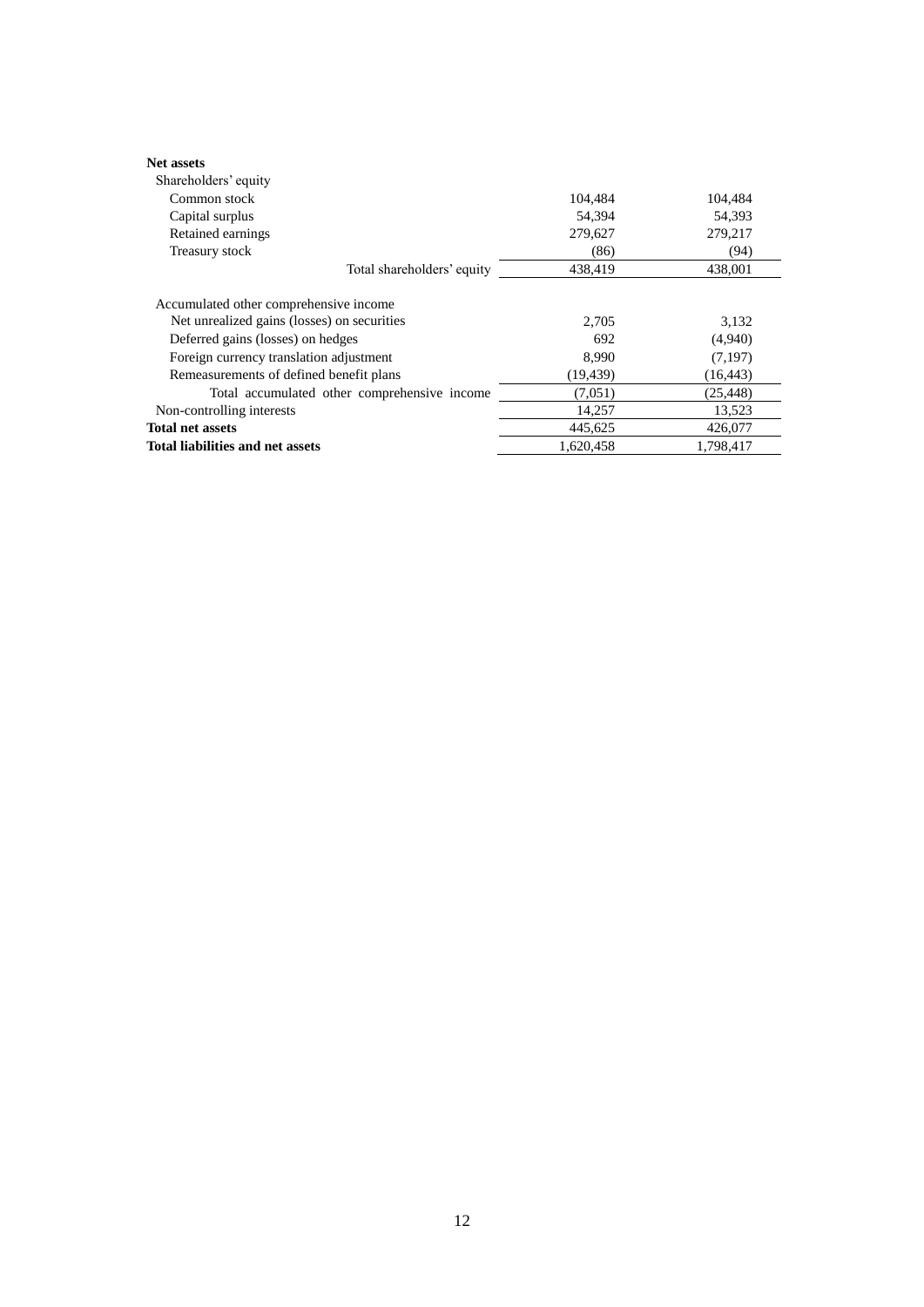# **(2) Consolidated statements of income and comprehensive income**

# **Consolidated statements of income**

|                                                               | Million yen                            |                                        |  |
|---------------------------------------------------------------|----------------------------------------|----------------------------------------|--|
|                                                               | Nine months ended<br>December 31, 2015 | Nine months ended<br>December 31, 2016 |  |
| Net sales                                                     | 1,065,556                              | 1,043,052                              |  |
| Cost of sales                                                 | 861,785                                | 877,767                                |  |
| Gross profit                                                  | 203,771                                | 165,285                                |  |
| Selling, general and administrative expenses                  |                                        |                                        |  |
| Salaries and benefits                                         | 38,917                                 | 37,659                                 |  |
| R&D expenses                                                  | 28,776                                 | 30,860                                 |  |
| Other                                                         | 69,238                                 | 73,889                                 |  |
| Total selling, general and administrative expenses            | 136,932                                | 142,409                                |  |
| Operating income                                              | 66,838                                 | 22,875                                 |  |
| Non-operating income                                          |                                        |                                        |  |
| Interest income                                               | 523                                    | 632                                    |  |
| Dividend income                                               | 274                                    | 231                                    |  |
| Share of profit of entities accounted for using equity method | $(*1)2,124$                            | 4,820                                  |  |
| Gain on sale of fixed assets                                  | $(*2)1,832$                            | $(*4)738$                              |  |
| Other                                                         | 4,670                                  | 3,220                                  |  |
| Total non-operating income                                    | 9,425                                  | 9,643                                  |  |
| Non-operating expenses                                        |                                        |                                        |  |
| Interest expense                                              | 2,756                                  | 2,187                                  |  |
| Foreign exchange loss, net                                    | 5,261                                  | 1,803                                  |  |
| Other                                                         | 2,198                                  | 5,519                                  |  |
| Total non-operating expenses                                  | 10,217                                 | 9,510                                  |  |
| Recurring profit                                              | 66,046                                 | 23,008                                 |  |
| Extraordinary profits                                         |                                        |                                        |  |
| Gain on sale of fixed assets                                  |                                        | $(*5)2,202$                            |  |
| Gain on transfer of business                                  | $(*3)$ 901                             |                                        |  |
| Total extraordinary profits                                   | 901                                    | 2,202                                  |  |
| <b>Extraordinary losses</b>                                   |                                        |                                        |  |
| <b>Losses on Overseas Business</b>                            | $(*1)19,298$                           |                                        |  |
| Total extraordinary losses                                    | 19,298                                 |                                        |  |
| Income before income taxes                                    | 47,649                                 | 25,210                                 |  |
| Income taxes                                                  | 16,766                                 | 6,078                                  |  |
| Net income                                                    | 30,882                                 | 19,132                                 |  |
| Net income attributable to non-controlling interests          | 1,307                                  | 1,158                                  |  |
| Net income attributable to owners of parent                   | 29,574                                 | 17,974                                 |  |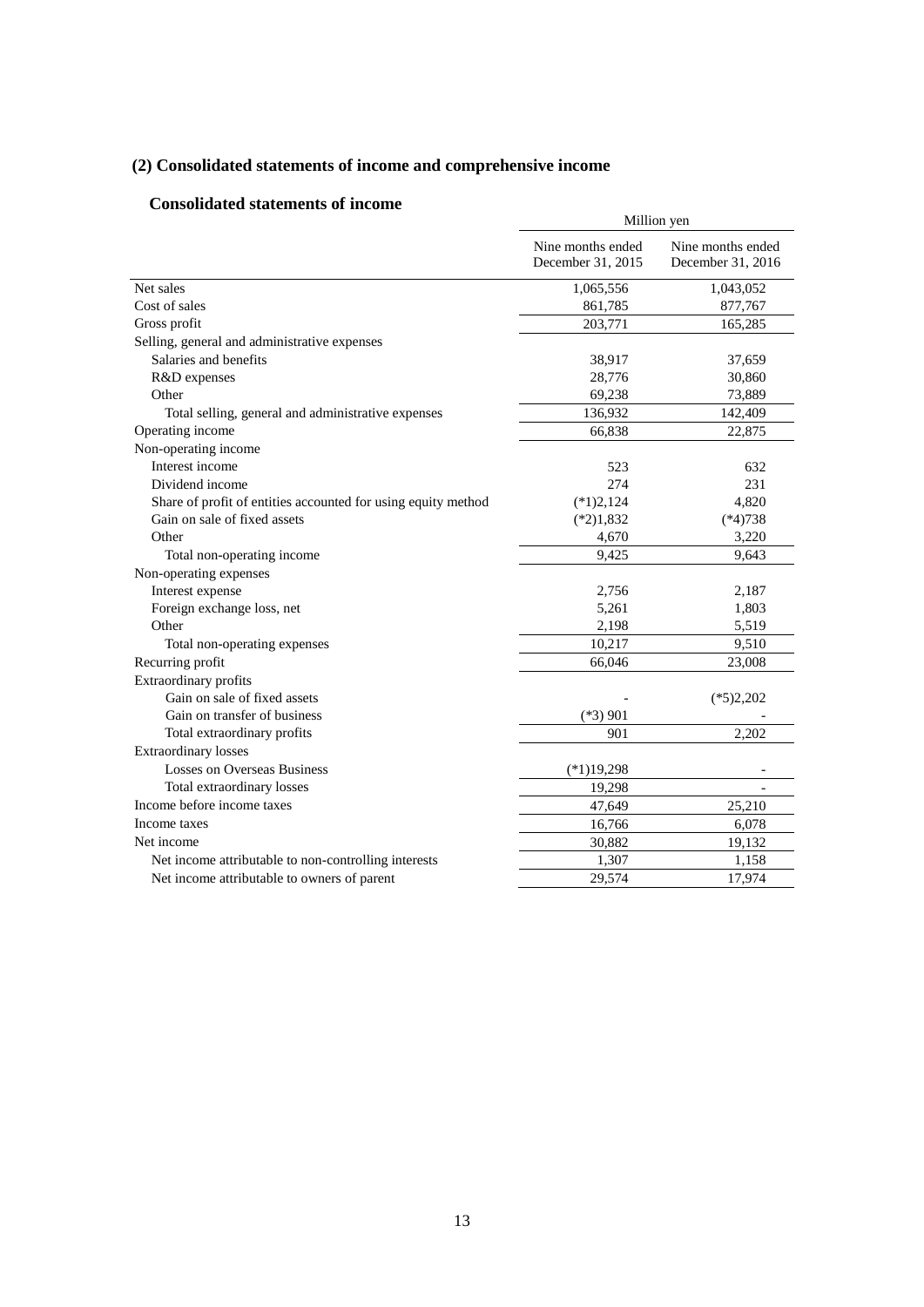| <b>Consolidated statements of comprehensive income</b> |  |  |  |
|--------------------------------------------------------|--|--|--|
|--------------------------------------------------------|--|--|--|

| сопоснание эниститы от сотретствен с теопис                                          |                                        | Million yen                            |
|--------------------------------------------------------------------------------------|----------------------------------------|----------------------------------------|
|                                                                                      | Nine months ended<br>December 31, 2015 | Nine months ended<br>December 31, 2016 |
| Net income                                                                           | 30,882                                 | 19,132                                 |
| Other comprehensive income                                                           |                                        |                                        |
| Net unrealized gains (losses) on securities                                          | (341)                                  | 449                                    |
| Deferred gains (losses) on hedges                                                    | 2,041                                  | (5,601)                                |
| Foreign currency translation adjustment                                              | (5,186)                                | (4,093)                                |
| Remeasurements of defined benefit plans                                              | 7,219                                  | 3,008                                  |
| Share of other comprehensive income of entities accounted for<br>using equity method | (2,681)                                | (13, 123)                              |
| Total other comprehensive income                                                     | 1,052                                  | (19,360)                               |
| Comprehensive Income attributable to:                                                | 31,934                                 | (227)                                  |
| (details)                                                                            |                                        |                                        |
| Owners of parent                                                                     | 31,282                                 | (422)                                  |
| Non-controlling interests                                                            | 652                                    | 195                                    |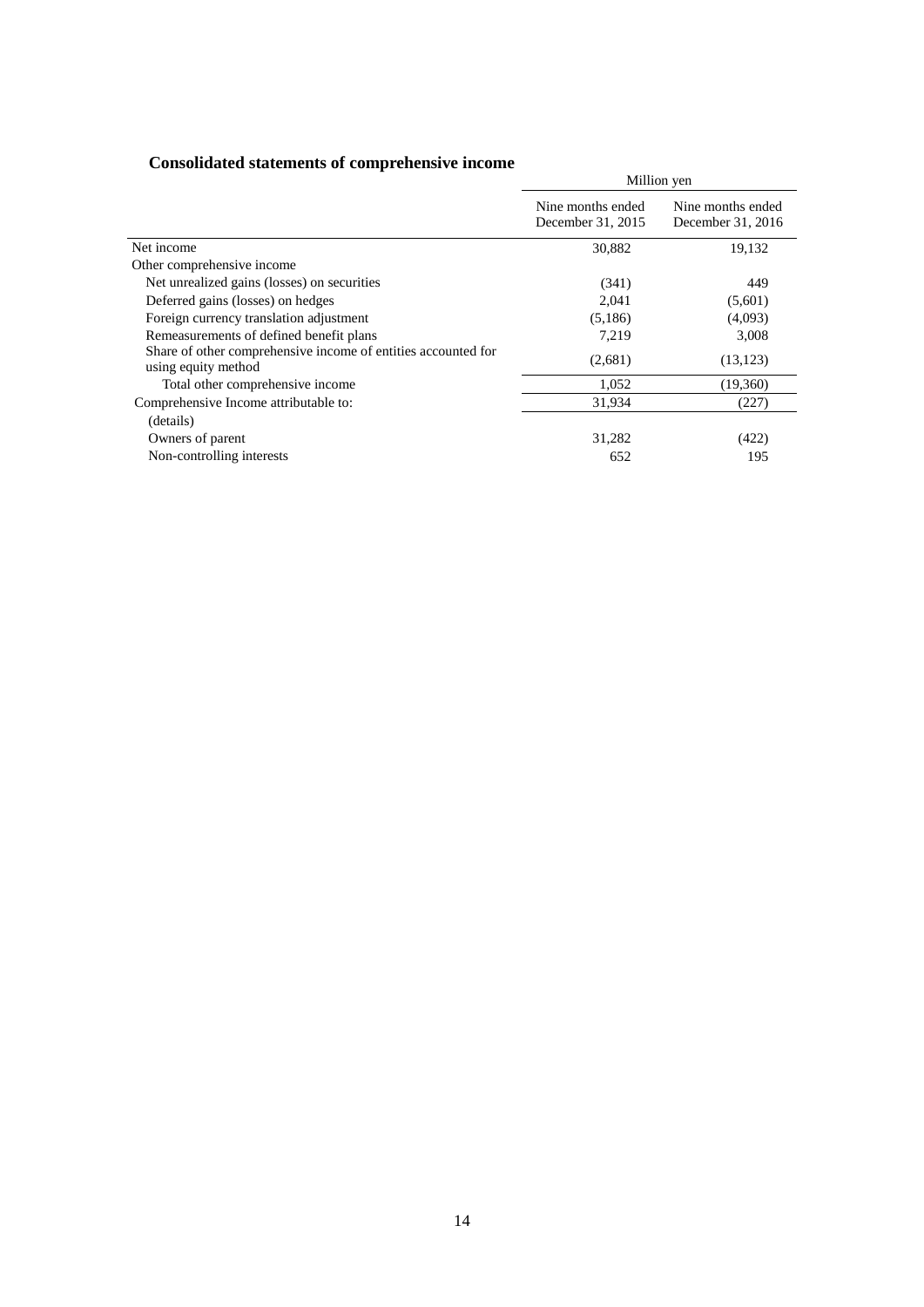### **(3) Notes on financial statements**

*Notes on the going-concern assumption* 

Not applicable.

*Notes on significant changes in the amount of shareholders' equity* Not applicable.

*Related to consolidated statements of income*

1. Nine months ended December 31, 2015 (April 1, 2015 – December 31, 2015)

(\*1) Posting Losses on Overseas Business

Posting Losses on Joint Shipbuilding Venture in Brazil

*(Additional information)*

 *Posting Losses on Overseas Business (Joint Shipbuilding Venture in Brazil)*

Enseada, in which KHI holds a 30% stake, has received no payments for drill ship construction work currently in progress for more than a year due to the impact of corruption problems in Brazil, and this has seriously eroded Enseada's financial position and cash flow situation. As a result, Enseada has fallen behind in its payments to KHI for the transfer of technology and for the construction of drill ship hull parts currently under construction at KHI Sakaide Works. Enseada has also been unable to make progress on the repayment of loans extended by KHI.

 Despite this adverse business situation, Enseada remains a going concern, and KHI continues to cooperate with Enseada in line with the underlying joint venture agreement. However, considering the asset value of investment in and loans to Enseada as well as the recoverability of trade receivables, KHI has decided to implement the necessary accounting treatment based on its revaluation under relevant accounting principles.

 Accounting treatment of losses on a consolidated basis for the nine months ended December 31, 2015, is presented below.

|    | Setting of allowance for doubtful receivables on trade |                                      |                          |
|----|--------------------------------------------------------|--------------------------------------|--------------------------|
|    | receivables from Enseada and loss on valuation of      | $419,298$ million                    | (extraordinary losses)   |
|    | inventories (work in process) destined for Enseada     |                                      |                          |
| 2. | Losses on valuation of investments in and loans        | $42,847$ million                     | (non-operating expenses) |
|    | receivable from Enseada                                |                                      |                          |
|    | Total                                                  | $\text{\textsterling}22,145$ million |                          |

(\*2) Gain on sale of fixed assets

Realized gains of deferred revenue in conjunction with the sale-and-leaseback related to fixed assets of a North American subsidiary.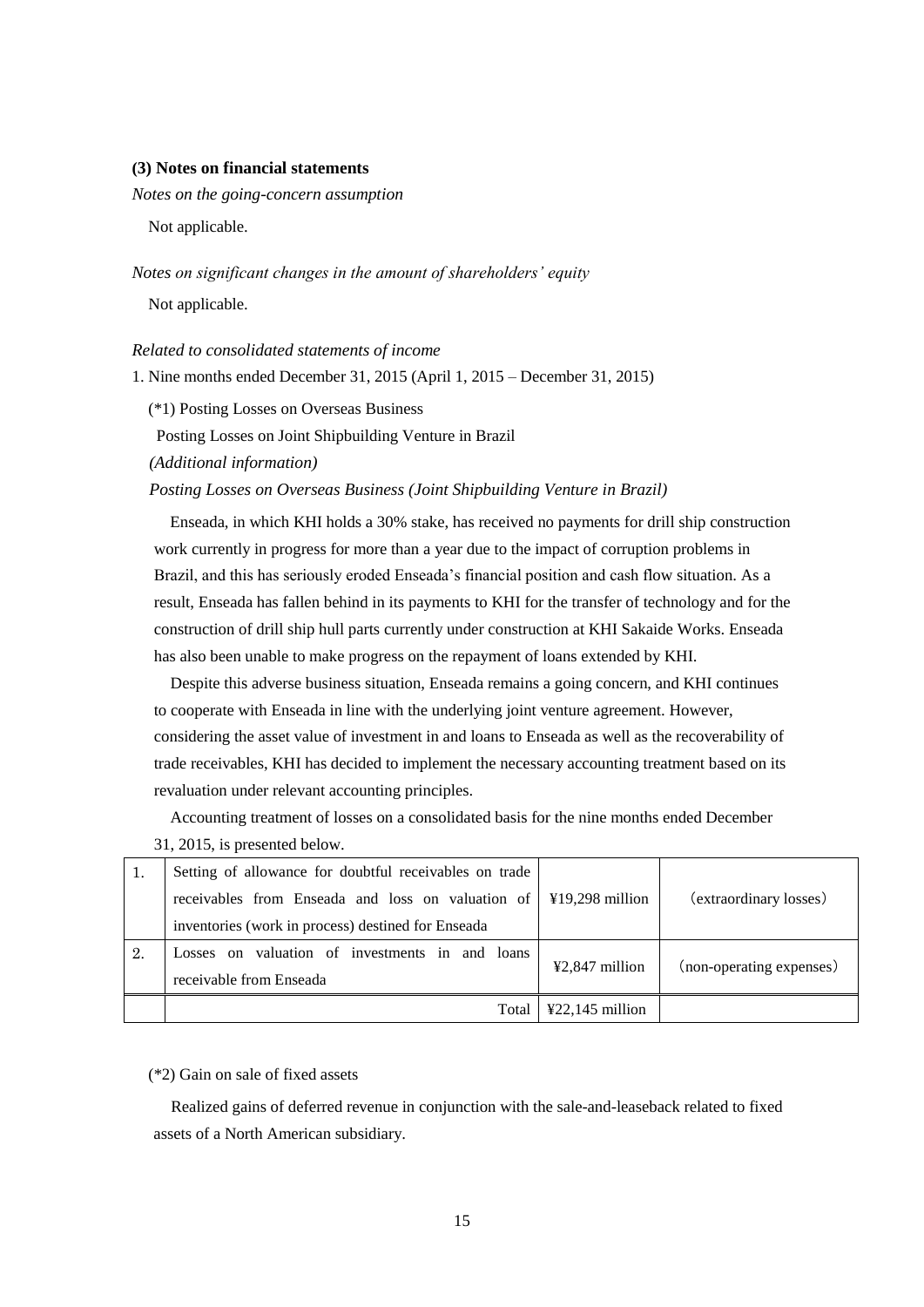# (\*3) Gain on Transfer of Business

Due to assignment of all shares of consolidated subsidiary KCM Corporation and all businesses of KCMJ Corporation.

- 2. Nine months ended December 31, 2016 (April 1, 2016 December 31, 2016)
	- (\*4) Gain on sale of fixed assets

Realized gains of deferred revenue in conjunction with the sale-and-leaseback related to fixed assets of a North American subsidiary.

# (\*5) Gain on sale of fixed assets

In conjunction with the sale of the land and building of the Company's Tokyo office.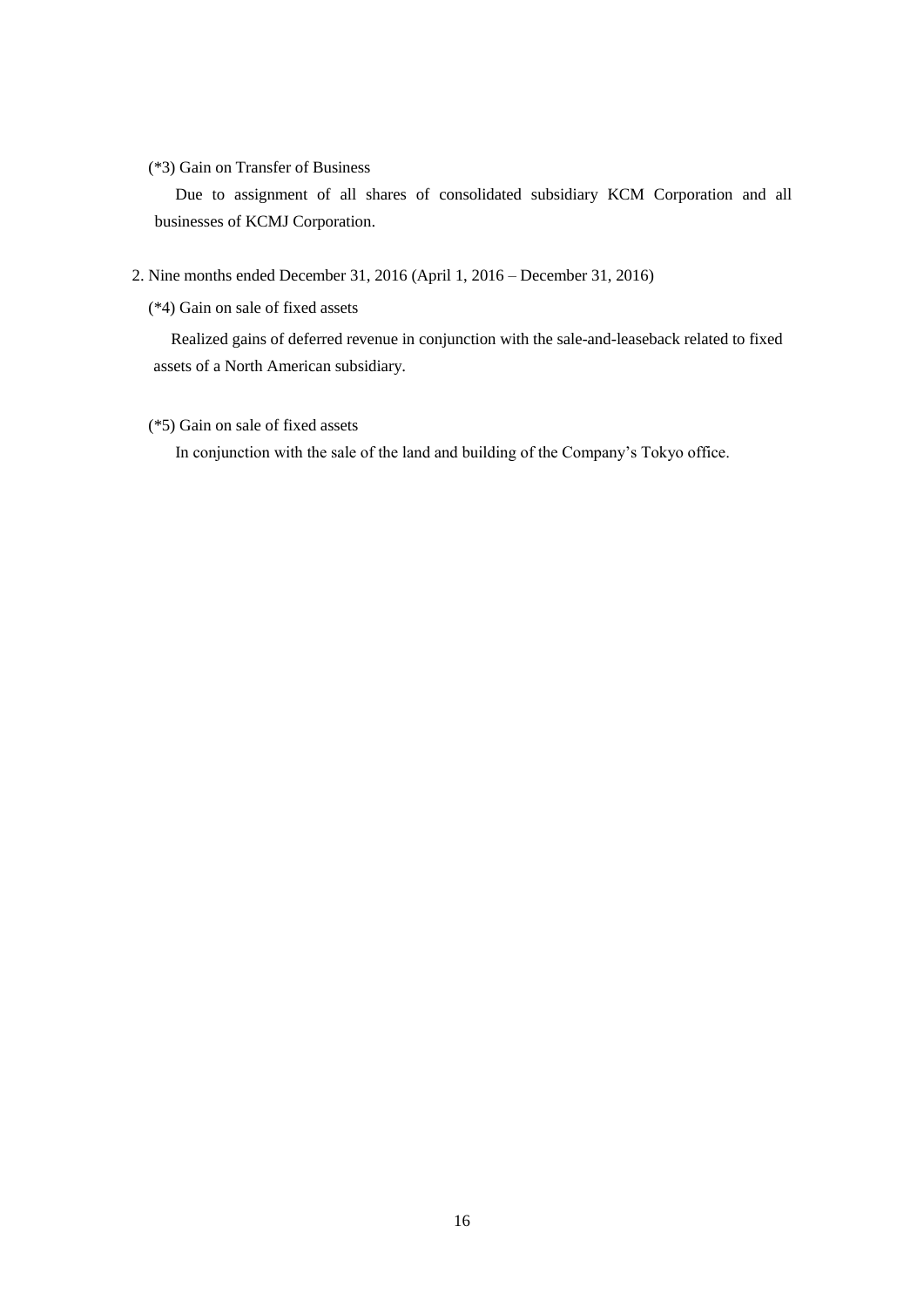# *Segment information and others Segment information*

1. Nine months ended December 31, 2015 (April 1, 2015 – December 31, 2015) (1) Sales and income (loss) by reportable segment

|                           |                |                       |             | Million yen                |
|---------------------------|----------------|-----------------------|-------------|----------------------------|
|                           | External sales | Intersegment<br>sales | Total sales | Operating<br>income (loss) |
| Ship & Offshore Structure | 72,999         | 2,157                 | 75,156      | (2,580)                    |
| <b>Rolling Stock</b>      | 104.594        | 1.217                 | 105.812     | 7,758                      |
| Aerospace                 | 250,575        | 1,041                 | 251,617     | 35,607                     |
| Gas Turbine & Machinery   | 159,150        | 10,833                | 169.983     | 11,195                     |
| Plant & Infrastructure    | 83.249         | 10,277                | 93,527      | 3,606                      |
| Motorcycle & Engine       | 218.851        | 618                   | 219.469     | 4,379                      |
| Precision Machinery       | 94,036         | 10,063                | 104.100     | 5,365                      |
| Other                     | 82,099         | 26,623                | 108,723     | 2,195                      |
| Reportable segment total  | 1,065,556      | 62,832                | 1,128,389   | 67,528                     |
| Adjustments*1             |                | (62, 832)             | (62, 832)   | (689)                      |
| Consolidated total        | 1,065,556      |                       | 1,065,556   | 66.838                     |

Notes: 1. Breakdown of adjustments:

|                           | Million yen |
|---------------------------|-------------|
| Income                    | Amount      |
| Intersegment transactions | (134        |
| Corporate expenses*       | 354         |
| Total                     | 68          |

\*Corporate expenses mainly comprise general and administrative expenses not attributed to reportable segments.

2. Segment income adjustments are based on operating income reported on the consolidated statements of income for the corresponding period.

# (2) Impairment loss on fixed assets and goodwill by reportable segment

Not applicable.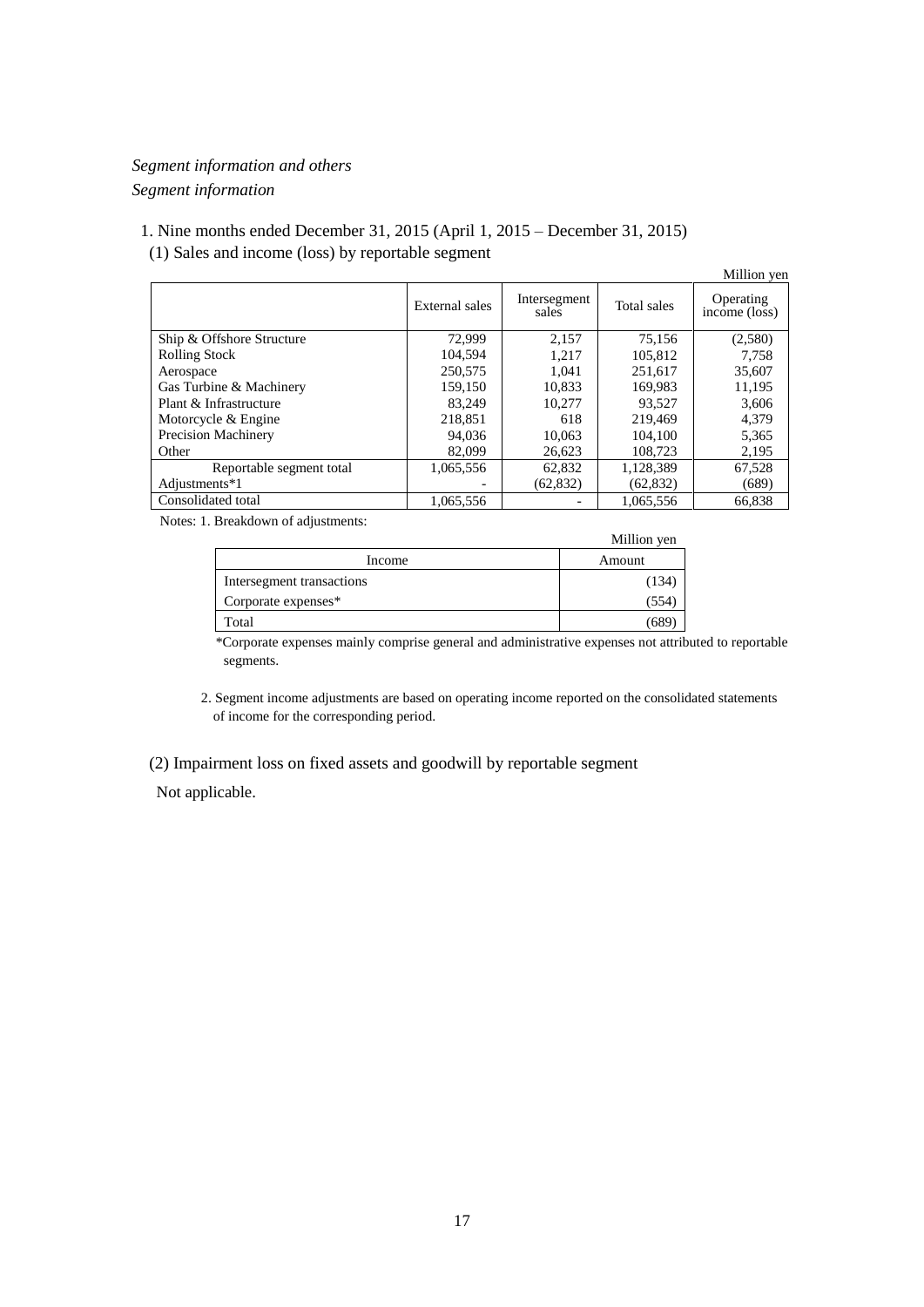# 2. Nine months ended December 31, 2016 (April 1, 2016 – December 31, 2016) (1) Sales and income (loss) by reportable segment

|                            |                |                       |             | Million yen                      |
|----------------------------|----------------|-----------------------|-------------|----------------------------------|
|                            | External sales | Intersegment<br>sales | Total sales | Operating<br>$income$ ( $loss$ ) |
| Ship & Offshore Structure  | 74,978         | 1,916                 | 76,894      | (13, 817)                        |
| <b>Rolling Stock</b>       | 94.964         | 16                    | 94.980      | 1,655                            |
| Aerospace                  | 238,100        | 1,294                 | 239.394     | 22,701                           |
| Gas Turbine & Machinery    | 165.251        | 9,381                 | 174,633     | 5.959                            |
| Plant & Infrastructure     | 114,273        | 5,072                 | 119,346     | 2,335                            |
| Motorcycle & Engine        | 198.702        | 480                   | 199.183     | (2,038)                          |
| <b>Precision Machinery</b> | 103,566        | 10,486                | 114,052     | 6,864                            |
| Other                      | 53.215         | 27,497                | 80,712      | 2,371                            |
| Reportable segment total   | 1,043,052      | 56.146                | 1,099,199   | 26,032                           |
| Adjustments*1              |                | (56, 146)             | (56, 146)   | (3,157)                          |
| Consolidated total         | 1,043,052      |                       | 1,043,052   | 22,875                           |

Notes: 1. Breakdown of adjustments:

|                           | Million yen |
|---------------------------|-------------|
| Income                    | Amount      |
| Intersegment transactions |             |
| Corporate expenses*       | (3,179)     |
| Total                     | (3,157)     |

\* Corporate expenses mainly comprise general and administrative expenses not attributed to reportable segments.

2. Segment income adjustments are based on operating income reported on the consolidated statements of income for the corresponding period.

(2) Impairment loss on fixed assets and goodwill by reportable segment

Not applicable.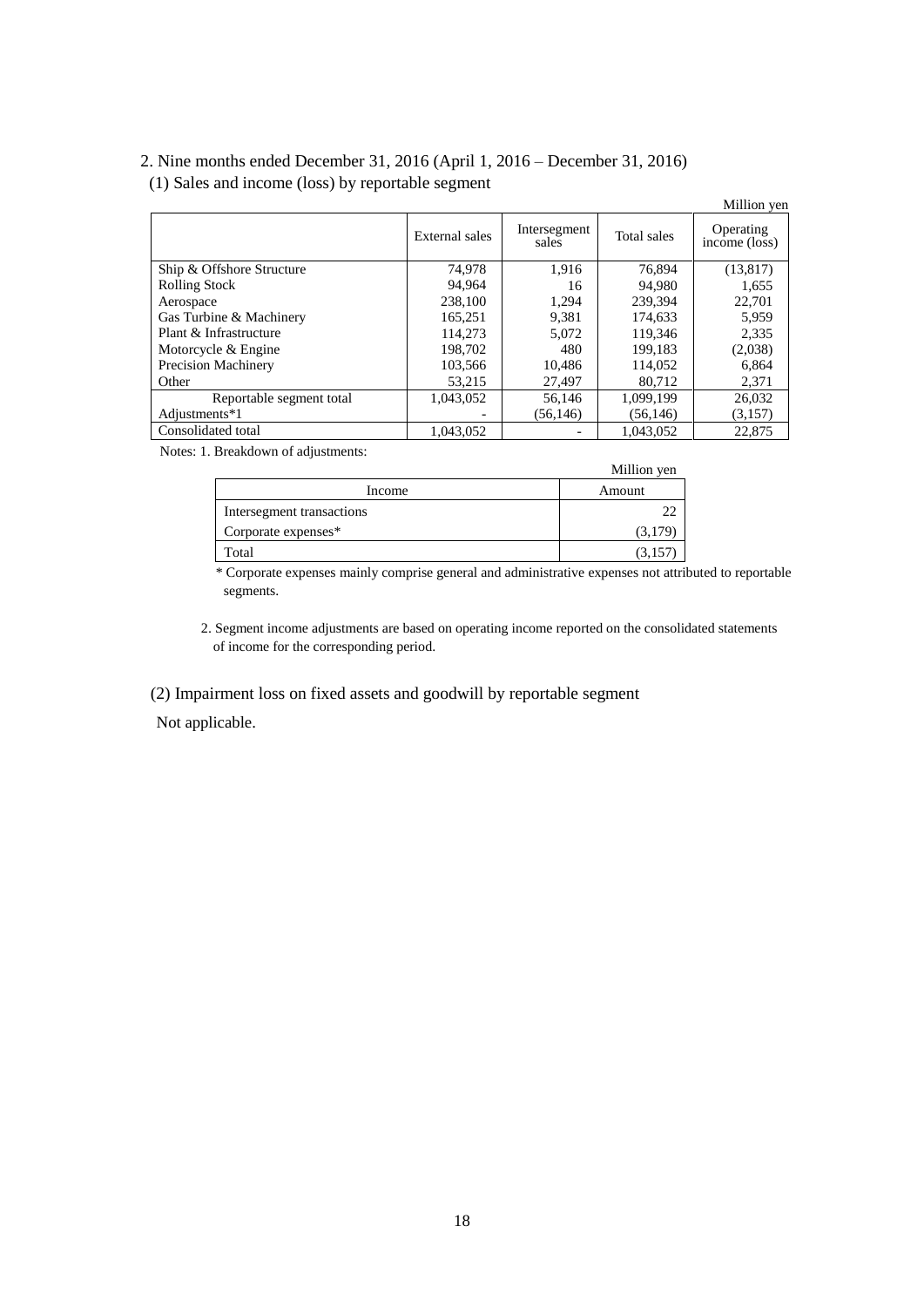# **4. Supplementary information**

# **(1) Consolidated cash flow statements (condensed)**

|                                            | Million yen                            |                                        |  |
|--------------------------------------------|----------------------------------------|----------------------------------------|--|
|                                            | Nine months ended<br>December 31, 2015 | Nine months ended<br>December 31, 2016 |  |
| Cash flow from operating activities        | (190, 735)                             | (147,276)                              |  |
| Cash flow from investing activities        | (52, 523)                              | (46, 851)                              |  |
| Cash flow from financing activities        | 235,658                                | 206,284                                |  |
| Cash and cash equivalents at end of period | 40.247                                 | 48.719                                 |  |

# **(2) Orders and sales (consolidated)**

## **Orders received**

|                           | Nine months ended<br>Nine months ended<br>December 31, 2015<br>December 31, 2016 |            | Year ended<br>March 31, 2016 |            |             |            |
|---------------------------|----------------------------------------------------------------------------------|------------|------------------------------|------------|-------------|------------|
| Reportable segment        | million yen                                                                      | % of total | million yen                  | % of total | million yen | % of total |
| Ship & Offshore Structure | 92.746                                                                           | 8.6        | 28.793                       | 3.2        | 98.394      | 5.8        |
| <b>Rolling Stock</b>      | 87,449                                                                           | 8.1        | 84.729                       | 9.5        | 132,133     | 7.8        |
| Aerospace                 | 184.994                                                                          | 17.2       | 148,828                      | 16.8       | 464,286     | 27.4       |
| Gas Turbine & Machinery   | 212.733                                                                          | 19.7       | 192,337                      | 21.7       | 288,903     | 17.0       |
| Plant & Infrastructure    | 100,218                                                                          | 9.3        | 60.401                       | 6.8        | 138,775     | 8.1        |
| Motorcycle & Engine       | 218,851                                                                          | 20.3       | 198,702                      | 22.4       | 333,595     | 19.6       |
| Precision Machinery       | 95,023                                                                           | 8.8        | 115,742                      | 13.0       | 133,191     | 7.8        |
| Other                     | 83,288                                                                           | 7.7        | 55,768                       | 6.2        | 104,407     | 6.1        |
| Total                     | 1,075,305                                                                        | 100.0      | 885,302                      | 100.0      | 1,693,687   | 100.0      |

Note: The Motorcycle & Engine segment's orders received are equal to its net sales as production is based mainly on estimated demand.

## **Net sales**

|                            | Nine months ended<br>December 31, 2015 |            | Nine months ended<br>December 31, 2016 |            | Year ended<br>March 31, 2016 |            |
|----------------------------|----------------------------------------|------------|----------------------------------------|------------|------------------------------|------------|
| Reportable segment         | million yen                            | % of total | million yen                            | % of total | million yen                  | % of total |
| Ship & Offshore Structure  | 72.999                                 | 6.8        | 74.978                                 | 7.1        | 94.888                       | 6.1        |
| <b>Rolling Stock</b>       | 104.594                                | 9.8        | 94.964                                 | 9.1        | 146,646                      | 9.5        |
| Aerospace                  | 250,575                                | 23.5       | 238,100                                | 22.8       | 351,858                      | 22.8       |
| Gas Turbine & Machinery    | 159,150                                | 14.9       | 165,251                                | 15.8       | 236,445                      | 15.3       |
| Plant & Infrastructure     | 83,249                                 | 7.8        | 114,273                                | 10.9       | 135,668                      | 8.8        |
| Motorcycle & Engine        | 218,851                                | 20.5       | 198.702                                | 19.0       | 333,595                      | 21.6       |
| <b>Precision Machinery</b> | 94,036                                 | 8.8        | 103,566                                | 9.9        | 133,175                      | 8.6        |
| Other                      | 82,099                                 | 7.7        | 53,215                                 | 5.1        | 108.817                      | 7.0        |
| Total                      | 1,065,556                              | 100.0      | 1,043,052                              | 100.0      | 1.541.096                    | 100.0      |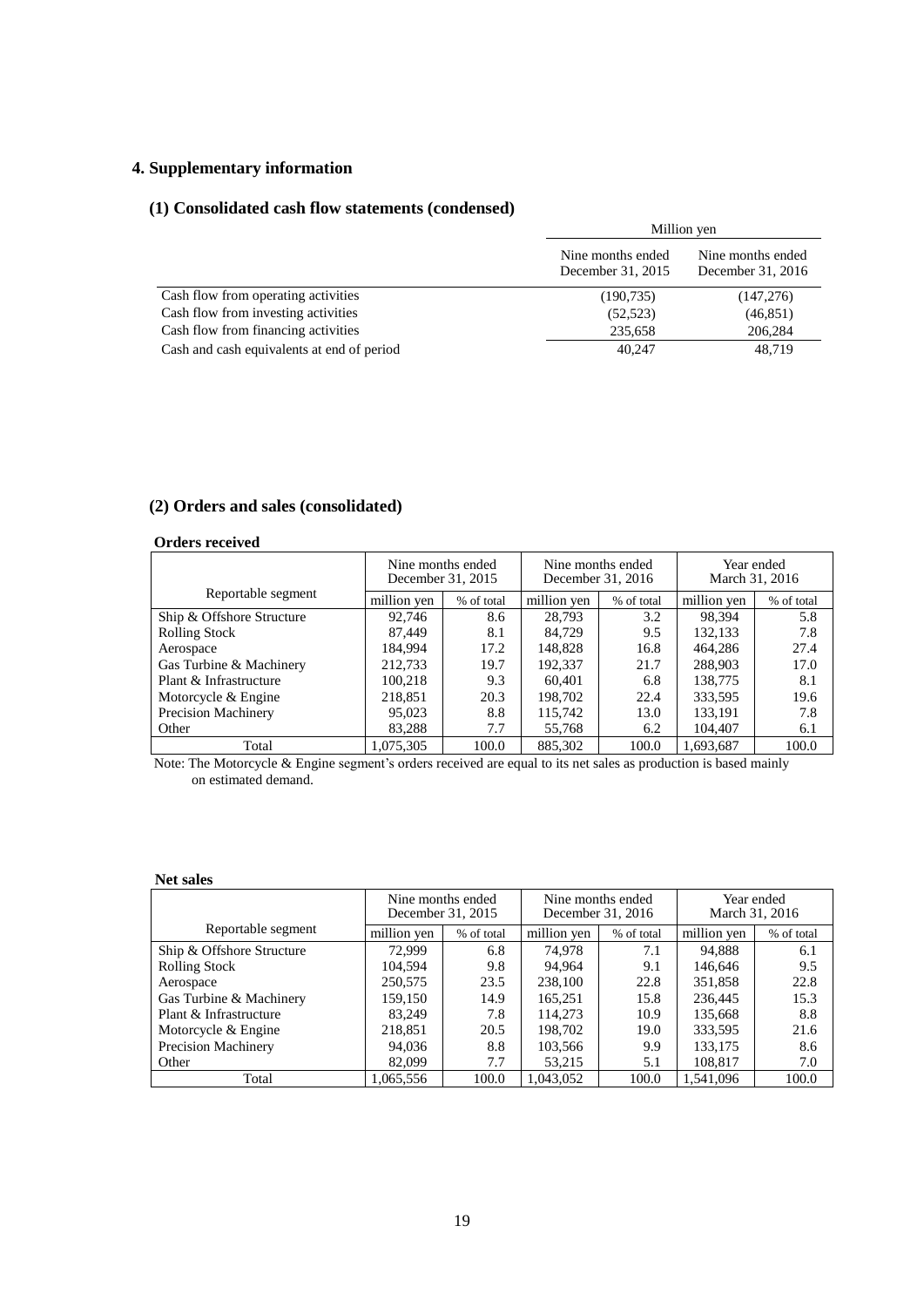# **Order backlog**

|                            | Year ended<br>March 31, 2016 |            | Nine months ended<br>December 31, 2016 |            | Nine months ended<br>December 31, 2015 |            |
|----------------------------|------------------------------|------------|----------------------------------------|------------|----------------------------------------|------------|
| Reportable segment         | million ven                  | % of total | million yen                            | % of total | million yen                            | % of total |
| Ship & Offshore Structure  | 259,921                      | 13.4       | 211,689                                | 11.7       | 284,428                                | 15.6       |
| <b>Rolling Stock</b>       | 375,729                      | 19.5       | 370,666                                | 20.6       | 388,235                                | 21.3       |
| Aerospace                  | 608,352                      | 31.5       | 513,261                                | 28.5       | 428.141                                | 23.5       |
| Gas Turbine & Machinery    | 381,787                      | 19.8       | 417,471                                | 23.2       | 392,274                                | 21.5       |
| Plant & Infrastructure     | 255,944                      | 13.2       | 227,005                                | 12.6       | 272,598                                | 15.0       |
| Motorcycle & Engine        |                              |            |                                        |            |                                        |            |
| <b>Precision Machinery</b> | 26,358                       | 1.3        | 38,534                                 | 2.1        | 27,330                                 | 1.5        |
| Other                      | 17,863                       | 0.9        | 20,416                                 | 1.1        | 23,485                                 | 1.2        |
| Total                      | 1,925,957                    | 100.0      | 1.799.045                              | 100.0      | 1.816.495                              | 100.0      |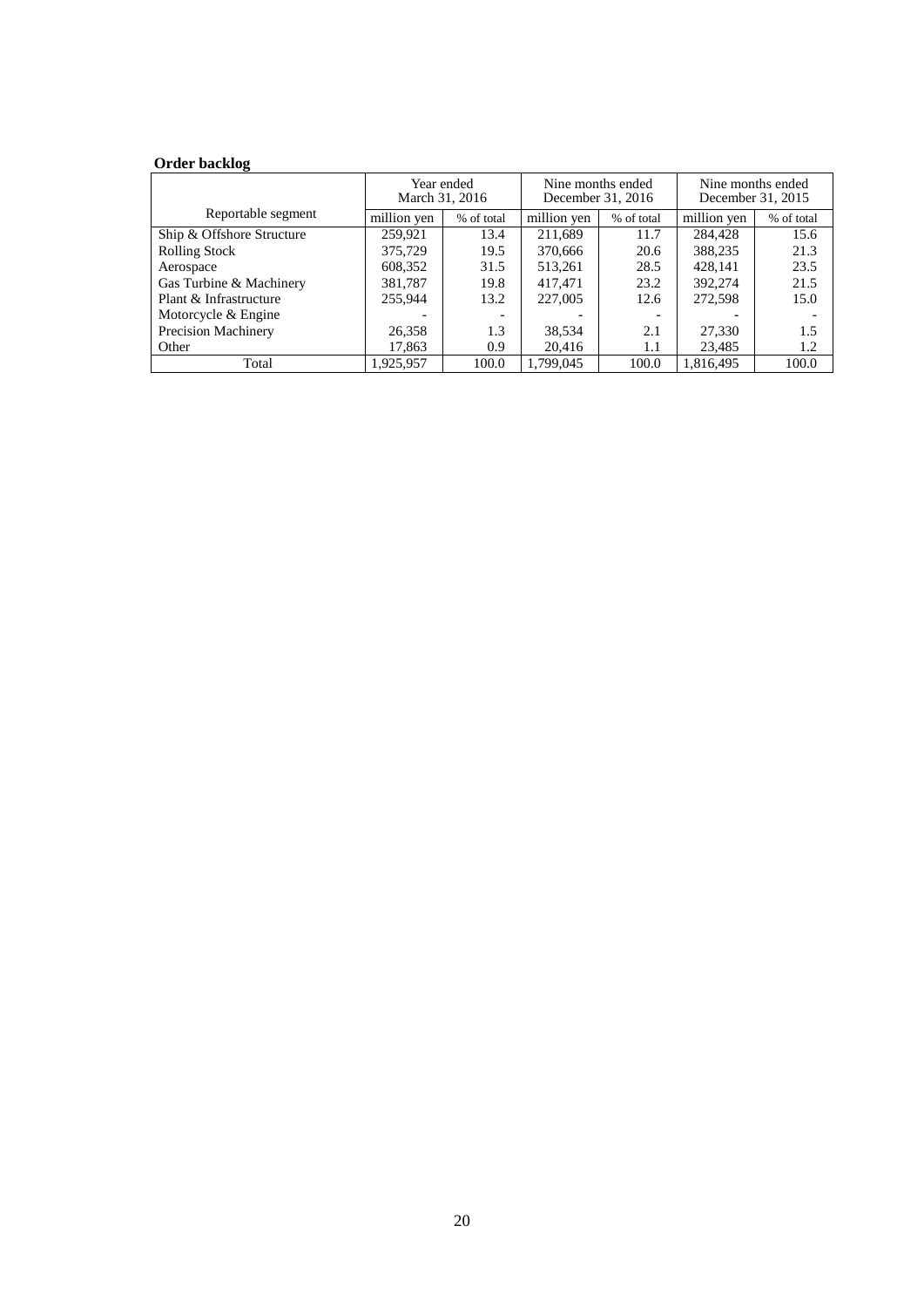# **(3) Net sales by geographic area (consolidated)**

# **Nine months ended December 31, 2015 (April 1, 2015 – December 31, 2015)**

|                      |           | Million yen |
|----------------------|-----------|-------------|
| Japan                | 430,093   | 40.3%       |
| <b>United States</b> | 275,104   | 25.8%       |
| Europe               | 95,990    | 9.0%        |
| Asia                 | 172,856   | 16.2%       |
| Other areas          | 91,511    | 8.5%        |
| Total                | 1,065,556 | 100.0%      |

# **Nine months ended December 31, 2016 (April 1, 2016 – December 31, 2016)**

|                      |           | Million yen |
|----------------------|-----------|-------------|
| Japan                | 437,252   | 41.9%       |
| <b>United States</b> | 255,144   | 24.4%       |
| Europe               | 127,796   | 12.2%       |
| Asia                 | 151,377   | 14.5%       |
| Other areas          | 71,480    | 6.8%        |
| Total                | 1,043,052 | 100.0%      |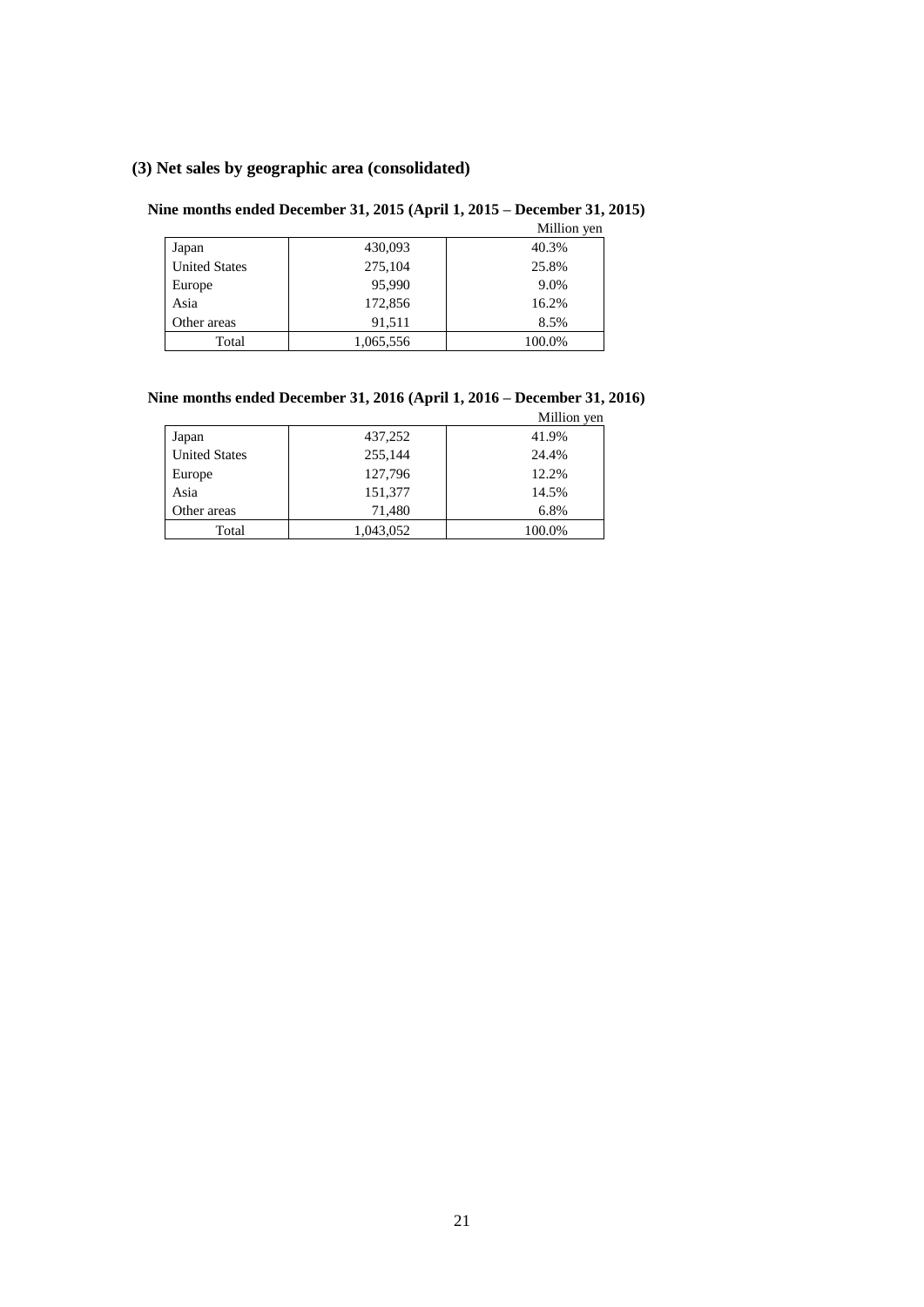# **(4) Supplementary information on earnings forecasts for the fiscal year ending March 31, 2017**

# **1) Consolidated earnings outlook**

|                                                |                                                          |                      |           | Billion yen     |
|------------------------------------------------|----------------------------------------------------------|----------------------|-----------|-----------------|
|                                                | Outlook for the year ending March 31, 2017 (fiscal 2016) | Fiscal 2015 (ended   |           |                 |
|                                                | Revised forecast                                         | Forecast issued      | Change    | March 31, 2016) |
|                                                | (A)                                                      | October 28, 2016 (B) | $(A - B)$ | (actual)        |
| Net sales                                      | 1,520.0                                                  | 1,510.0              | 10.0      | 1,541.0         |
| Operating income                               | 40.0                                                     | 34.0                 | 6.0       | 95.9            |
| Recurring profit                               | 33.0                                                     | 25.0                 | 8.0       | 93.2            |
| Net income attributable to<br>owners of parent | 21.0                                                     | 16.5                 | 4.5       | 46.0            |
|                                                |                                                          |                      |           |                 |
| Orders received                                | 1,320.0                                                  | 1,390.0              | (70.0)    |                 |
| Before-tax ROIC (%)                            | 4.7%                                                     | 3.8%                 | 0.9%      | 9.4%            |

Notes: 1. Outlook's assumed foreign exchange rates: ¥110= US\$1, ¥120= 1 euro

2. Before-tax ROIC = (income before income taxes + interest expense) / invested capital.

# **2) Outlook by reportable segment**

(a) Net sales and operating income (loss)

|                           |                  |                                                          |                      |                 |           |                          |                    | Billion yen     |
|---------------------------|------------------|----------------------------------------------------------|----------------------|-----------------|-----------|--------------------------|--------------------|-----------------|
|                           |                  | Outlook for the year ending March 31, 2017 (fiscal 2016) |                      |                 |           |                          | Fiscal 2015 (ended |                 |
|                           | Revised forecast |                                                          | Forecast issued      |                 | Change    |                          | March 31, 2016)    |                 |
|                           | (A)              |                                                          | October 28, 2016 (B) |                 | $(A - B)$ |                          | (actual)           |                 |
|                           |                  | Operating                                                |                      | Operating       |           | Operating                |                    | Operating       |
|                           | Net sales        | income                                                   | Net sales            | income          | Net sales | income                   | Net sales          | income          |
| Reportable segment        |                  | $(\text{loss})$                                          |                      | $(\text{loss})$ |           | $(\text{loss})$          |                    | $(\text{loss})$ |
| Ship & Offshore Structure | 105.0            | (20.0)                                                   | 105.0                | (20.0)          |           | $\overline{\phantom{a}}$ | 94.8               | (7.9)           |
| <b>Rolling Stock</b>      | 135.0            | 2.5                                                      | 140.0                | 2.5             | (5.0)     | $\overline{\phantom{a}}$ | 146.6              | 9.2             |
| Aerospace                 | 335.0            | 25.5                                                     | 340.0                | 22.0            | (5.0)     | 3.5                      | 351.8              | 45.6            |
| Gas Turbine & Machinery   | 245.0            | 11.0                                                     | 245.0                | 8.0             |           | 3.0                      | 236.4              | 16.9            |
| Plant & Infrastructure    | 165.0            | 3.5                                                      | 155.0                | 8.0             | 10.0      | (4.5)                    | 135.6              | 8.5             |
| Motorcycle & Engine       | 305.0            | 10.0                                                     | 305.0                | 9.5             |           | 0.5                      | 333.5              | 15.7            |
| Precision Machinery       | 150.0            | 12.0                                                     | 140.0                | 9.0             | 10.0      | 3.0                      | 133.1              | 8.5             |
| Other                     | 80.0             | 3.5                                                      | 80.0                 | 3.5             |           | $\overline{\phantom{a}}$ | 108.8              | 2.8             |
| Adjustments               |                  | (8.0)                                                    |                      | (8.5)           |           | 0.5                      |                    | (3.7)           |
| Total                     | 1,520.0          | 40.0                                                     | 1,510.0              | 34.0            | 10.0      | 6.0                      | 1,541.0            | 95.9            |